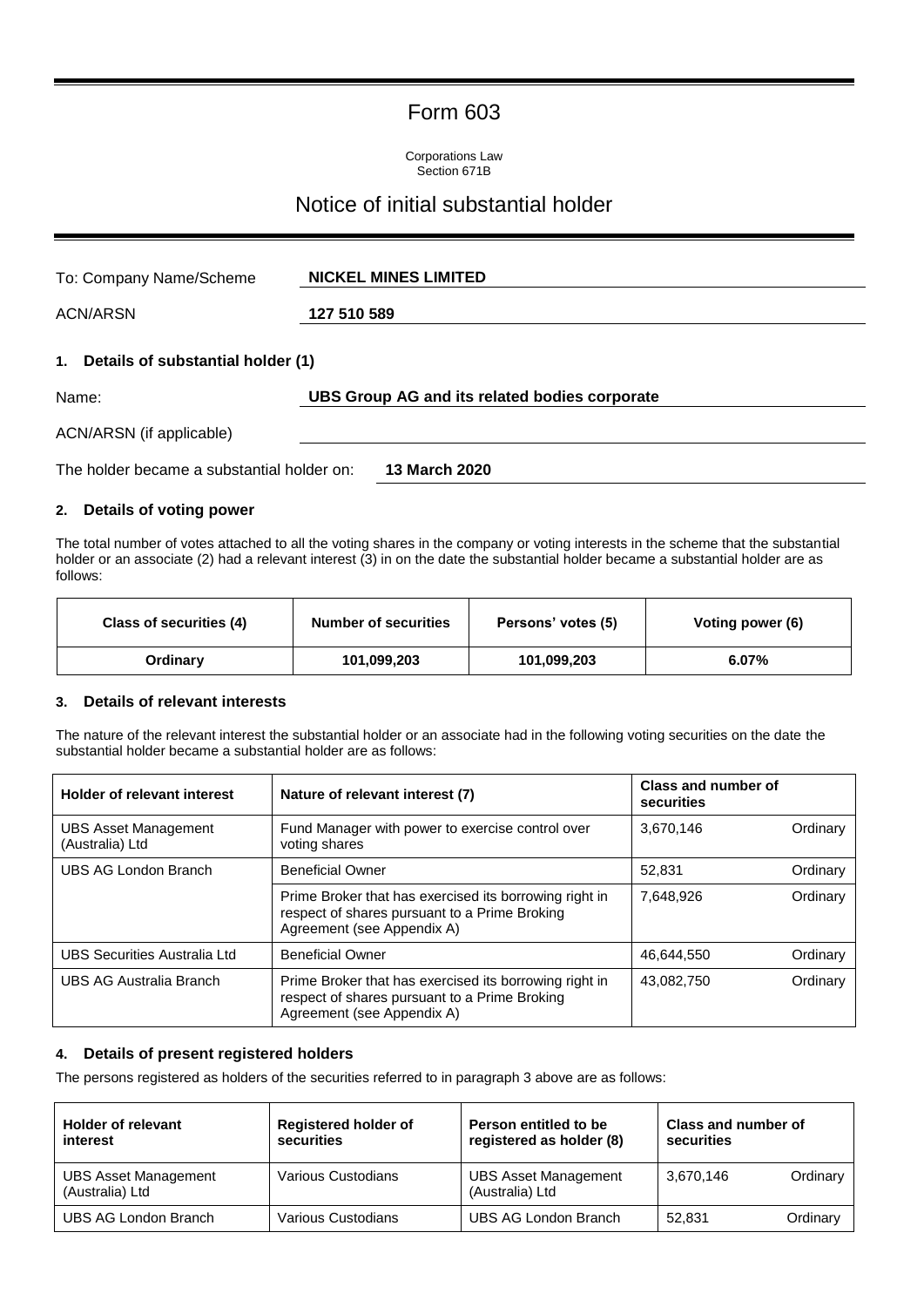|                              | Citicorp Nominees Pty Ltd | UBS AG London Branch         | 7,648,926  | Ordinarv |
|------------------------------|---------------------------|------------------------------|------------|----------|
| UBS Securities Australia Ltd | Brispot Nominees Pty Ltd  | UBS Securities Australia Ltd | 46.644.550 | Ordinarv |
| UBS AG Australia Branch      | UBS Nominees Pty Ltd      | UBS AG Australia Branch      | 43,082,750 | Ordinary |

#### **5. Consideration**

The consideration paid for each relevant interest referred to in paragraph 3 above, and acquired in the four months prior to the day that the substantial holder became a substantial holder is as follows:

| <b>Holder of relevant interest</b> | Date of acquisition | <b>Consideration (9)</b> |          | <b>Class and number</b><br>of securities |
|------------------------------------|---------------------|--------------------------|----------|------------------------------------------|
|                                    |                     | Cash                     | Non-cash |                                          |
| Please see Appendix B.             |                     |                          |          |                                          |

#### **6. Associates**

The reasons the persons named in paragraph 3 above are associates of the substantial holder are as follows:

| Name and ACN/ ARSN (if applicable)   | Nature of association  |
|--------------------------------------|------------------------|
| UBS Asset Management (Australia) Ltd | Related body corporate |
| UBS AG London Branch                 | Related body corporate |
| UBS Securities Australia Ltd         | Related body corporate |
| <b>Brispot Nominees Pty Ltd</b>      | Related body corporate |
| UBS AG Australia Branch              | Related body corporate |
| <b>UBS Nominees Pty Ltd</b>          | Related body corporate |

#### **7. Addresses**

The addresses of persons named in this form are as follows:

| <b>Name</b>                          | <b>Addresses</b>                                             |
|--------------------------------------|--------------------------------------------------------------|
| UBS Asset Management (Australia) Ltd | Level 16, Chifley Tower, 2 Chifley Square, Sydney, Australia |
| UBS AG London Branch                 | 5 Broadgate, London, United Kingdom                          |
| UBS Securities Australia Ltd         | Level 16, Chifley Tower, 2 Chifley Square, Sydney, Australia |
| <b>Brispot Nominees Pty Ltd</b>      | Level 16, Chifley Tower, 2 Chifley Square, Sydney, Australia |
| UBS AG, Australia Branch             | Level 16, Chifley Tower, 2 Chifley Square, Sydney, Australia |
| <b>UBS Nominees Pty Ltd</b>          | Level 16, Chifley Tower, 2 Chifley Square, Sydney, Australia |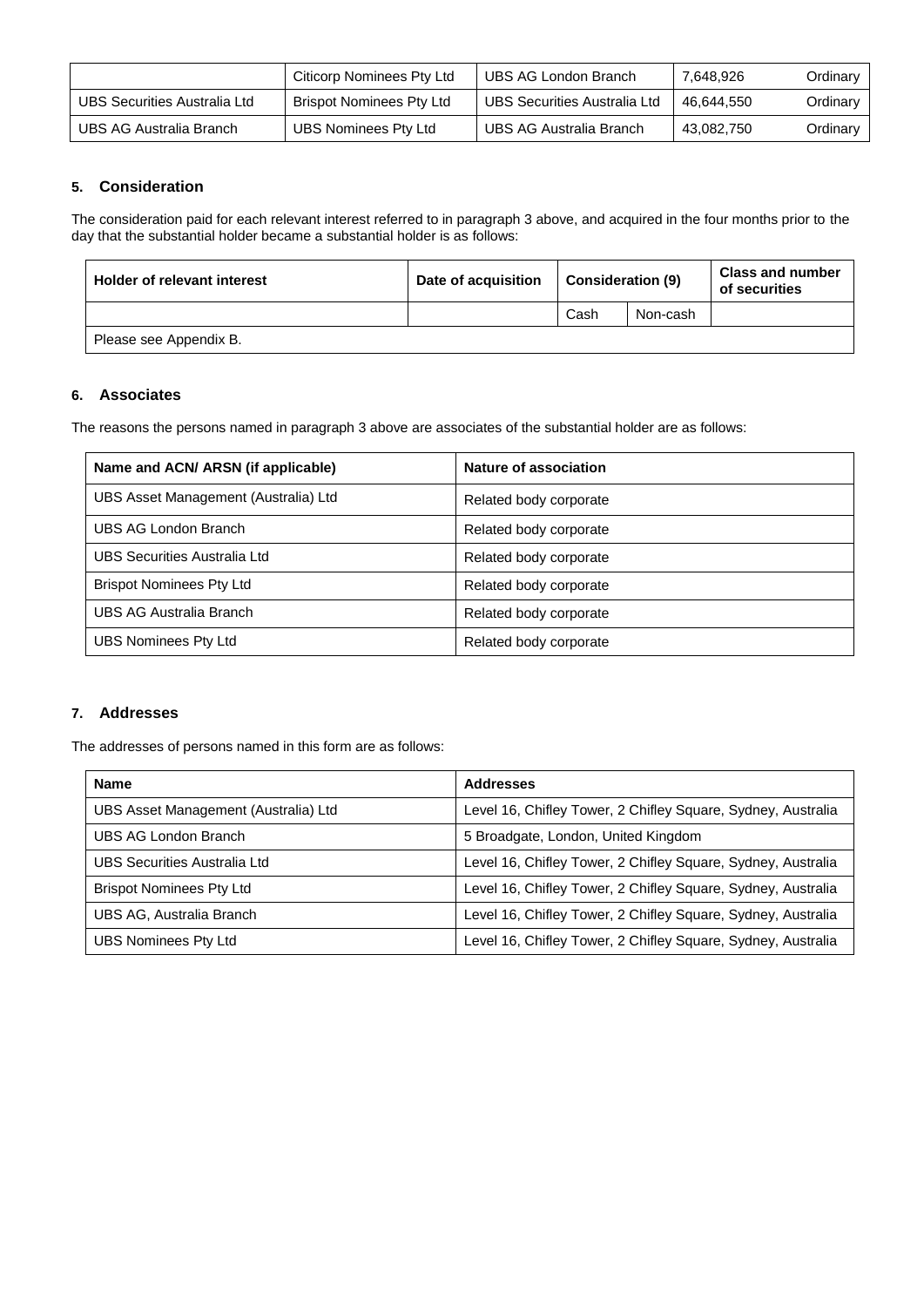#### **SIGNATURE**

|             | Print Name: Andrew Costley         | Capacity: | Authorised signatory |
|-------------|------------------------------------|-----------|----------------------|
|             | $Sign Here: \mathbb{A}$ . Costland | Date: .   | 17 March 2020        |
| Print Name: | Joanne Chan                        | Capacity: | Authorised signatory |
| Sign Here:  |                                    | Date:     | 17 March 2020        |
|             |                                    |           |                      |

Contact details for this notice:

Andrew Costley Group Compliance, Regulatory & Governance (T) + 852 3712 3707 --------------------------------------------------------------

--------------------------------------------------------------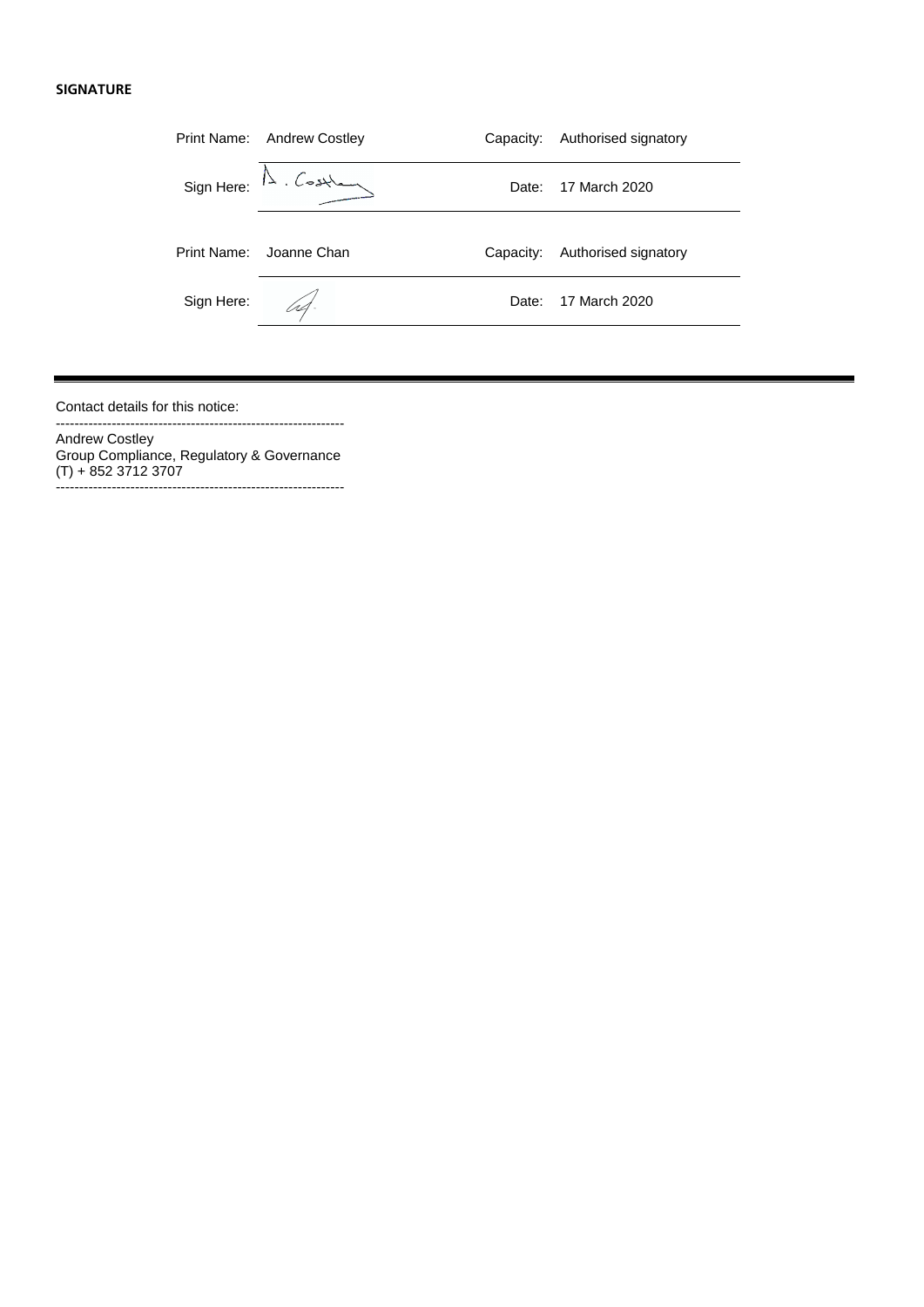### **Appendix A**

| <b>Holder of relevant interest</b>                   | <b>UBS AG, London Branch</b>                                                                                                                   | <b>UBS AG, Australia Branch</b>                                                                                                                                                                                                                                                                                                |
|------------------------------------------------------|------------------------------------------------------------------------------------------------------------------------------------------------|--------------------------------------------------------------------------------------------------------------------------------------------------------------------------------------------------------------------------------------------------------------------------------------------------------------------------------|
| Type of agreement                                    | Prime Brokerage Agreement                                                                                                                      | Prime Brokerage Agreement                                                                                                                                                                                                                                                                                                      |
| Parties to agreement                                 | (i) UBS AG, London Branch ("UBS<br>AG'<br>(ii) Client (Please refer to Appendix<br>$A-1.$ )                                                    | (i) UBS AG, Australia Branch<br>("UBS AG")<br>(ii) Client (Please refer to Appendix<br>$A-1.$ )                                                                                                                                                                                                                                |
| <b>Transfer date</b>                                 | Please refer to Appendix A-1.                                                                                                                  | Please refer to Appendix A-1.                                                                                                                                                                                                                                                                                                  |
| Holder of voting rights                              | <b>UBS AG</b>                                                                                                                                  | UBS AG                                                                                                                                                                                                                                                                                                                         |
| Are there any restrictions on<br>voting rights?      | No.                                                                                                                                            | Please refer to the details below.                                                                                                                                                                                                                                                                                             |
| If yes, detail                                       | N/A                                                                                                                                            | Since all right and title in the<br>securities passes to the transferee<br>(i.e. UBS AG), the transferee has<br>the right to vote. However, in<br>certain circumstances, the<br>transferee may seek to arrange for<br>voting rights to be exercised in<br>accordance with the instructions of<br>the transferor (i.e. Client). |
| Scheduled return date (if any)                       | None.                                                                                                                                          | None, subject to the terms of the<br>relevant loan.                                                                                                                                                                                                                                                                            |
| Does the borrower have the right<br>to return early? | Yes.                                                                                                                                           | Yes.                                                                                                                                                                                                                                                                                                                           |
| If yes, detail                                       | The borrower (i.e. UBS AG) has the<br>right to return at its discretion.                                                                       | The borrower (i.e. UBS AG) has the<br>right to return at its discretion.                                                                                                                                                                                                                                                       |
| Does the lender have the right to<br>recall early?   | Yes.                                                                                                                                           | Yes.                                                                                                                                                                                                                                                                                                                           |
| If yes, detail                                       | The lender (i.e. Client) can recall at<br>its request subject to compliance<br>with margin requirements and the<br>terms of the relevant loan. | The lender (i.e. Client) can recall at<br>its request subject to compliance<br>with margin requirements and the<br>terms of the relevant loan.                                                                                                                                                                                 |
| Will the securities be returned on<br>settlement?    | Yes.                                                                                                                                           | Yes.                                                                                                                                                                                                                                                                                                                           |
| If yes, detail any exceptions                        | None.                                                                                                                                          | None.                                                                                                                                                                                                                                                                                                                          |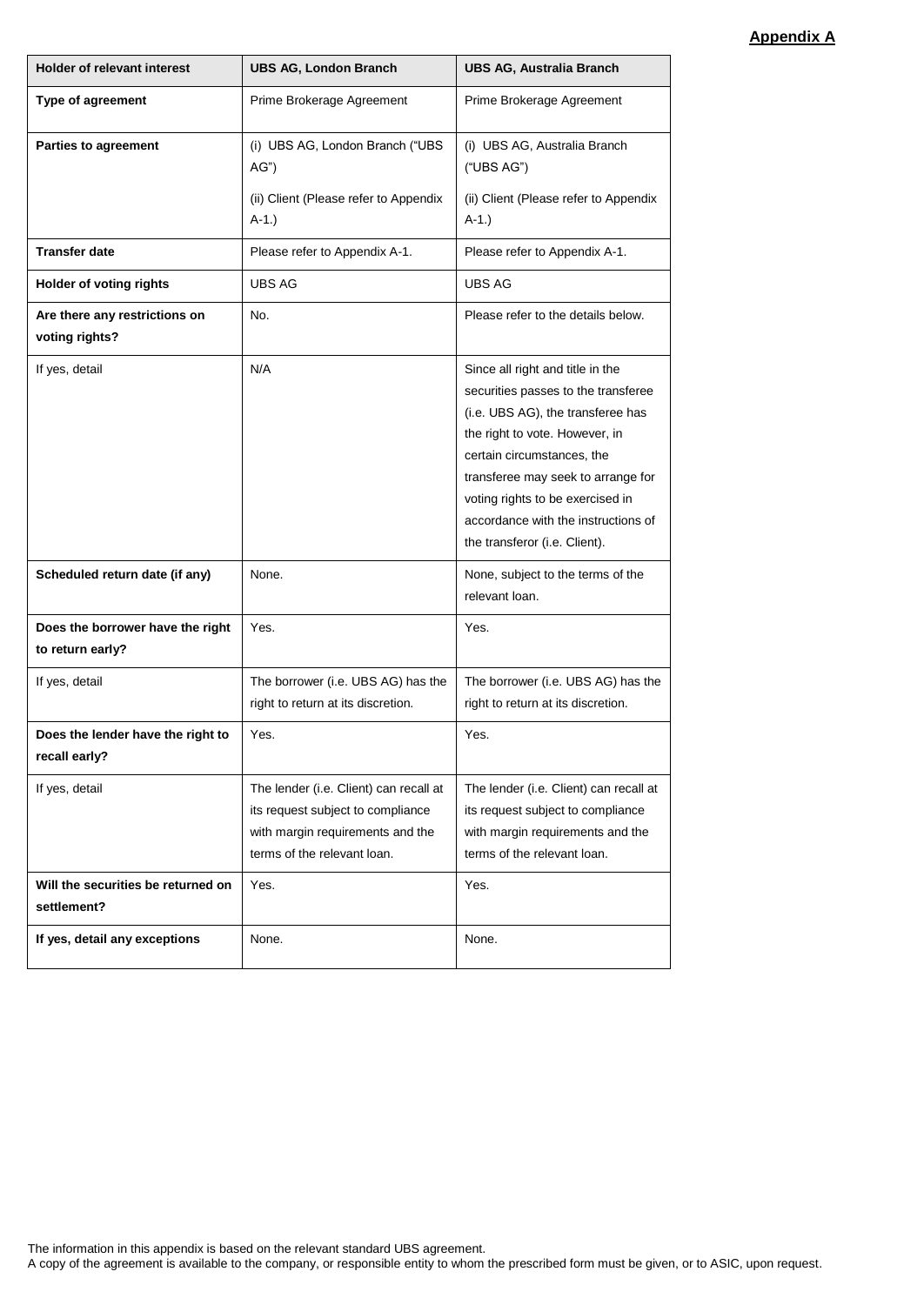#### **Prime Brokerage Agreement - UBS AG, London Branch**

| <b>Parties to agreement</b>                                                         |       | <b>Transfer date</b> |  |
|-------------------------------------------------------------------------------------|-------|----------------------|--|
| Tribeca Segregated Portfolio Company on behalf and for the account of Tribeca GNR 1 | (i)   | 10 September 2018    |  |
| <b>SP</b>                                                                           | (ii)  | 24 September 2018    |  |
|                                                                                     | (iii) | 9 October 2018       |  |
|                                                                                     | (iv)  | 10 October 2019      |  |
|                                                                                     | (v)   | 14 October 2019      |  |
|                                                                                     | (vi)  | 25 October 2019      |  |
| Tribeca Segregated Portfolio Company on behalf and for the account of the Tribeca   | (i)   | 7 October 2019       |  |
| Global Natural Resources Segregated Portfolio                                       | (iii) | 12 March 2020        |  |

#### **Prime Brokerage Agreement - UBS AG, Australia Branch**

| <b>Parties to agreement</b>                                                                                |     | <b>Transfer date</b> |
|------------------------------------------------------------------------------------------------------------|-----|----------------------|
| Regal Funds Management Pty Limited as trustee and manager of Tasman Market<br>Neutral Fund                 | (i) | 13 March 2020        |
| Regal Funds Management Pty Limited as manager and trustee for Regal Australian<br>Long Short Equity Fund   | (i) | 13 March 2020        |
| Regal Funds Management Pty Limited as trustee for Regal Australian Long Short Geared<br><b>Equity Fund</b> | (i) | 13 March 2020        |
| Regal Funds Management Pty Limited as Trustee of the Regal Australian Small<br>Companies Fund              | (i) | 13 March 2020        |
| Equity Trustees Limited as responsible entity for Tribeca Global Natural Resources Fund                    | (i) | 13 March 2020        |
| Tribeca Global Natural Resources Limited                                                                   | (i) | 13 March 2020        |
| Regal Investment Fund                                                                                      | (i) | 13 March 2020        |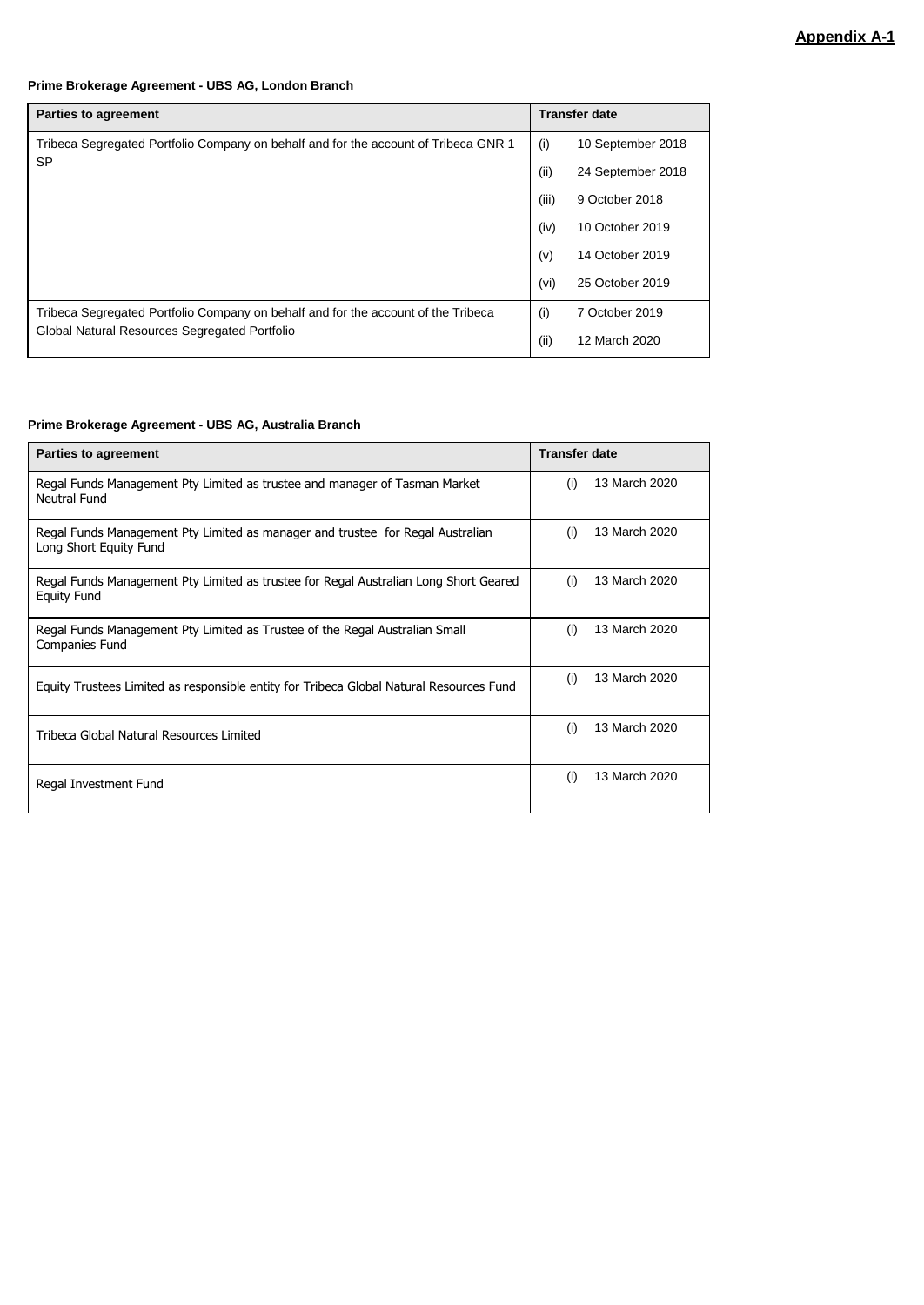|                        |                                                              |                         |                               |                             | NIC - Appendix B           |
|------------------------|--------------------------------------------------------------|-------------------------|-------------------------------|-----------------------------|----------------------------|
| Date of                | <b>Person whose relevant interest</b>                        | <b>Nature of Change</b> | <b>Consideration given in</b> | <b>Number of securities</b> | Class                      |
| change                 | changed                                                      |                         | relation to change            |                             |                            |
| 14-Nov-19              | UBS Securities Australia Ltd                                 | Sell                    | 9905                          | (18.133)                    | Ordinary                   |
| 14-Nov-19              | UBS Securities Australia Ltd                                 | Buy                     | 6,874                         |                             | 12,500 Ordinary            |
| 14-Nov-19<br>14-Nov-19 | UBS Securities Australia Ltd                                 | Sell<br>Sell            | 3,697<br>3,145                | (6, 734)<br>(5,636)         | Ordinary<br>Ordinan        |
|                        | UBS Securities Australia Ltd                                 |                         |                               |                             |                            |
| 14-Nov-19<br>14-Nov-19 | UBS Securities Australia Ltd                                 | Sell<br>Sell            | 5,392<br>1,828                | (9,586)<br>(3, 236)         | Ordinary<br>Ordinary       |
| 14-Nov-19              | UBS Securities Australia Ltd                                 |                         | 2,825,000                     |                             |                            |
| 15-Nov-19              | UBS Securities Australia Ltd                                 | Buy                     | 22355                         | 5,000,000<br>40.663         | Ordinary<br>Ordinary       |
|                        | UBS Securities Australia Ltd                                 | <b>Buv</b>              | 4.639                         | (8,400)                     |                            |
| 15-Nov-19              | JBS Securities Australia Ltd                                 | 5ell                    |                               |                             | Ordinary                   |
| 15-Nov-19              | JBS Securities Australia Ltd                                 | Buy                     | 30.578                        | 53,645                      | Ordinary                   |
| 15-Nov-19              | UBS Securities Australia Ltd                                 | Sell<br>Sell            | 8.699<br>32 156               | (15, 300)<br>(57, 500)      | Ordinary                   |
| 15-Nov-19<br>15-Nov-19 | UBS Securities Australia Ltd<br>UBS Securities Australia Ltd | Sell                    | 972                           | (1,763)                     | Ordinan<br>Ordinary        |
|                        |                                                              |                         |                               | (844)                       |                            |
| 15-Nov-19<br>15-Nov-19 | UBS Securities Australia Ltd<br>UBS Securities Australia Ltd | Sell<br>Buy             | 466<br>663                    |                             | Ordinary<br>1,200 Ordinary |
| 15-Nov-19              |                                                              | Sell                    | 351,425                       |                             |                            |
| 18-Nov-19              | UBS Securities Australia Ltd<br>UBS Securities Australia Ltd | Sell                    | 11,867                        | (638,090)<br>(21, 361)      | Ordinary<br>Ordinary       |
| 18-Nov-19              | UBS Securities Australia Ltd                                 | <b>Buv</b>              | 15.070                        | 27.151                      | Ordinary                   |
| 18-Nov-19              | JBS Securities Australia Ltd                                 | Buy                     | 11,200                        | 20,000                      | Ordinary                   |
| 18-Nov-19              |                                                              |                         | 3.669                         |                             | Ordinary                   |
| 18-Nov-19              | UBS Securities Australia Ltd<br>UBS Securities Australia Ltd | Buy<br>Buy              | 6,931                         | 6,611<br>12,483             | Ordinary                   |
| 18-Nov-19              | UBS Securities Australia Ltd                                 | Buy                     | 1,450                         | 2,600                       | Ordinary                   |
| 18-Nov-19              | UBS Securities Australia Ltd                                 | Buy                     | 18,302                        | 32,853                      | Ordinary                   |
| 18-Nov-19              | JBS Securities Australia Ltd                                 | Sell                    | 1.449                         | (2,600)                     | Ordinan                    |
| 19-Nov-19              | UBS Securities Australia Ltd                                 | Buy                     | 39,533                        | 71,804                      | Ordinary                   |
| 19-Nov-19              | UBS Securities Australia Ltd                                 | Sell                    | 38,257                        | (69, 460)                   | Ordinary                   |
| 19-Nov-19              | URS Securities Australia I td                                | Buy                     | 19.352                        | 34.868                      | Ordinary                   |
| 19-Nov-19              | JBS Securities Australia Ltd                                 | Sell                    | 1,552                         | (2, 784)                    | Ordinary                   |
| 19-Nov-19              | JBS Securities Australia Ltd                                 | 5ell                    | 7.600                         | (13, 882)                   | Ordinarv                   |
| 19-Nov-19              | UBS Securities Australia Ltd                                 | Sell                    | 19 221                        | (34, 861)                   | Ordinary                   |
| 19-Nov-19              | UBS Securities Australia Ltd                                 | Sell                    | 27,901                        | (50, 401)                   | Ordinary                   |
| 19-Nov-19              | UBS Securities Australia Ltd                                 | Sell                    | 4974                          | (8.873)                     | Ordinary                   |
| 19-Nov-19              | UBS Securities Australia Ltd                                 | Sell                    | 16,607                        | (30, 313)                   | Ordinary                   |
| 19-Nov-19              | UBS Securities Australia Ltd                                 | Buy                     | 1,040                         | 1,900                       | Ordinary                   |
| 20-Nov-19              | UBS Securities Australia Ltd                                 | Sell                    | 20,262                        | (36, 114)                   | Ordinary                   |
| 20-Nov-19              | UBS Securities Australia Ltd                                 | Buy                     | 11,779                        | 21,038                      | Ordinary                   |
| 20-Nov-19              | UBS Securities Australia Ltd                                 | Buy                     | 2.119                         | 3,800                       | Ordinan                    |
| 20-Nov-19              | JBS Securities Australia Ltd                                 | <b>Sell</b>             | 10 420                        | (18, 615)                   | Ordinary                   |
| 20-Nov-19              | UBS Securities Australia Ltd                                 | Sell                    | 9,865                         | (17, 618)                   | Ordinary                   |
| 20-Nov-19              | UBS Securities Australia Ltd                                 | Sell                    | 1,595                         | (2,854)                     | Ordinary                   |
| 20-Nov-19              | UBS Securities Australia Ltd                                 | Sell                    | 1,488                         | (2, 648)                    | Ordinary                   |
| 21-Nov-19              | UBS Securities Australia I td                                | Sell                    | 7.929                         | (15.071)                    | Ordinan                    |
| 21-Nov-19              | UBS Securities Australia Ltd                                 | Buy                     | 6,429                         | 12,090                      | Ordinan                    |
| 21-Nov-19              | UBS Securities Australia Ltd                                 | Sell                    | 40,000                        | (74, 545)                   | Ordinary                   |
| 21-Nov-19              | UBS Securities Australia Ltd                                 | Buv                     | 17,579                        | 33,100                      | Ordinary                   |
| 21-Nov-19              | UBS Securities Australia Ltd                                 | Sell                    | 2,691                         | (4,984)                     | Ordinary                   |
| 21-Nov-19              | UBS Securities Australia Ltd                                 | Sell                    | 3674                          | (6, 932)                    | Ordinary                   |
| 21-Nov-19              | UBS Securities Australia Ltd                                 | <b>Sell</b>             | 1,401                         | (2,621)                     | Ordinary                   |
| 21-Nov-19              | JBS Securities Australia Ltd                                 | Buy                     | 959                           | 1,800                       | Ordinary                   |
| 22-Nov-19              | UBS Securities Australia Ltd                                 | Buy                     | 5.665                         | 9,809                       | Ordinary                   |
| 22-Nov-19              | UBS Securities Australia Ltd                                 | Sell                    | 21.732                        | (37, 950)                   | Ordinan                    |
| 22-Nov-19              | UBS Securities Australia Ltd                                 | Buy                     | 17,700                        | 30,000                      | Ordinan                    |
| 22-Nov-19              | UBS Securities Australia Ltd                                 | Sell                    | 6,167                         | (10, 789)                   | Ordinary                   |
| 22-Nov-19              | UBS Securities Australia Ltd                                 | Buy                     | 7,056                         | 12,223                      | Ordinary                   |
| 22-Nov-19              | UBS Securities Australia Ltd                                 | Buy                     | 38,098                        |                             | 65,497 Ordinary            |
| 22-Nov-19              | UBS Securities Australia Ltd                                 | Buy                     | 64,348                        | 111,612                     | Ordinary                   |
| 22-Nov-19              | UBS Securities Australia Ltd                                 | Sell                    | 1.651                         | (2900)                      | Ordinary                   |
| 22-Nov-19              | JBS Securities Australia Ltd                                 | Buy                     | 14,725                        | 25,344                      | Ordinary                   |
| 22-Nov-19              | JBS Securities Australia Ltd                                 | Buy                     | 1,651                         | 2,900                       | Ordinary                   |
| 25-Nov-19              | UBS Securities Australia Ltd                                 | Buy                     | 8.651                         | 14,319                      | Ordinary                   |
| 25-Nov-19              | UBS Securities Australia Ltd                                 | <b>Sell</b>             | 13,006                        | (21, 468)                   | Ordinary                   |
| 25-Nov-19              | UBS Securities Australia Ltd                                 | Sell                    | 59,957                        | (99, 478)                   | Ordinary                   |
| 25-Nov-19              | UBS Securities Australia Ltd                                 | Buy                     | 6,520                         | 10,789                      | Ordinary                   |
| 25-Nov-19              | UBS Securities Australia Ltd                                 | Sell                    | 163                           | (274)                       | Ordinary                   |
| 25-Nov-19              | UBS Securities Australia Ltd                                 | Sell                    | 21,831                        | (36, 846)                   | Ordinary                   |
| 25-Nov-19              | URS Securities Australia I td                                | Sell                    | 95 421                        | (159, 373)                  | Ordinary                   |
| 25-Nov-19              | JBS Securities Australia Ltd                                 | Sell                    | 35,655                        | (58, 813)                   | Ordinary                   |
| 25-Nov-19              | JBS Securities Australia Ltd                                 | <b>Sell</b>             | 21.226                        | (35, 104)                   | Ordinary                   |
| 25-Nov-19              | UBS Securities Australia Ltd                                 | Sell                    | 10,083                        | (16, 681)                   | Ordinarv                   |
| 25-Nov-19              | UBS Securities Australia Ltd                                 | Buy                     | 11,232                        | 18,600                      | Ordinary                   |
| 25-Nov-19              | UBS Securities Australia Ltd                                 | Sell                    | 318                           | (520)                       | Ordinary                   |
| 25-Nov-19              | UBS Securities Australia Ltd                                 | Sell                    | 627,908                       | (1,040,000)                 | Ordinary                   |
| 26-Nov-19              | UBS Securities Australia Ltd                                 | Buy                     | 14,540                        | 24.690                      | Ordinary                   |
| 26-Nov-19              | UBS Securities Australia Ltd                                 | Sell                    | 17.016                        | (28, 716)                   | Ordinan                    |
|                        | UBS Securities Australia Ltd                                 | Sell                    | 92.630                        | (157,000) Ordinary          |                            |
| 26-Nov-19<br>26-Nov-19 | UBS Securities Australia Ltd                                 | Buy                     | 9,150                         |                             | 15,000 Ordinary            |

| 26-Nov-19              | UBS Securities Australia Ltd                                        | Sell           | 33.644           |                     | (57,615) Ordinary    |
|------------------------|---------------------------------------------------------------------|----------------|------------------|---------------------|----------------------|
| 26-Nov-19              | UBS Securities Australia Ltd                                        | ie.            | 6 1 7 1          | (10, 480)           | Ordinary             |
| 26-Nov-19              | UBS Securities Australia Ltd                                        | Buy            | 4,661            | 7,900               | Ordinary             |
| 26-Nov-19              | UBS Securities Australia Ltd                                        | Sell           | 13.855           | (23.522)            | Ordinary             |
| 26-Nov-19              | UBS Securities Australia Ltd                                        | <b>I</b> le2   | 36,786           | (62, 445)           | Ordinary             |
| 26-Nov-19              | UBS Securities Australia I td                                       | $\frac{1}{2}$  | 58.599           | (100 637            | Ordinary             |
| 26-Nov-19              | UBS Securities Australia Ltd                                        | iell           | 40,906           | (69, 849)           | Ordinary             |
| 26-Nov-19              | UBS Securities Australia Ltd                                        | $\frac{1}{2}$  | 22,990           | (38 983             | Ordinary             |
| 26-Nov-19              | UBS Securities Australia Ltd                                        | iell           | 180              | (311)               | Ordinarv             |
| 26-Nov-19              | UBS Securities Australia Ltd                                        | Buy            | 1,671            | 2,800               | Ordinary             |
| 26-Nov-19              | UBS Securities Australia Ltd                                        | Sell           | 194,967          | (328, 802)          | Ordinary             |
| 27-Nov-19              | UBS Securities Australia Ltd                                        | <b>Bury</b>    | 8 341            | 14 341              | Ordinary             |
| 27-Nov-19              | UBS Securities Australia Ltd                                        | <b>Sell</b>    | 2 1 5 1          | (3,648)             | Ordinary             |
| 27-Nov-19              | UBS Securities Australia Ltd                                        | Buy            | 17,757           | 29,860              | Ordinary             |
| 27-Nov-19              | UBS Securities Australia Ltd                                        | Sell           | 17,170           | (29, 860)           | Ordinary             |
| 27-Nov-19              | UBS Securities Australia Ltd                                        | Sell           | 7,338            | (12, 707)           | Ordinary             |
| 27-Nov-19              | URS Securities Australia Ltd                                        | 5ell           | 7.313            | (12.500)            | Ordinary             |
| 27-Nov-19              | UBS Securities Australia Ltd                                        | iell           | 3,685            | (6, 354)            | Ordinary             |
| 27-Nov-19              | UBS Securities Australia Ltd                                        | iell           | 40,153           | (69, 056)           | Ordinary             |
| 27-Nov-19              | UBS Securities Australia Ltd                                        | <b>Sell</b>    | 8,109            | (13, 915)           | Ordinarv             |
| 27-Nov-19              | UBS Securities Australia Ltd                                        | Sell           | 4,803            | (8, 245)            | Ordinary             |
| 27-Nov-19              | UBS Securities Australia Ltd                                        | Buv            | 3 904            | 6,700               | Ordinary             |
| 27-Nov-19              | UBS Securities Australia Ltd                                        | <b>Sell</b>    |                  | (2)                 | Ordinary             |
| 27-Nov-19              | UBS Securities Australia Ltd                                        | <b>Sell</b>    |                  | (18)                | Ordinary             |
| 02-Dec-19              | UBS Securities Australia Ltd                                        | Sell           | 7,941            | (13.097)            | Ordinary             |
| 02-Dec-19              | UBS Securities Australia Ltd                                        | Buy            | 7,779            | 12,899              | Ordinary             |
| 02-Dec-19              | UBS Securities Australia Ltd                                        | Buv            | 2.941            | 4.830               | Ordinary             |
| 02-Dec-19              | UBS Securities Australia Ltd                                        | iell           | 169              | (275)               | Ordinary             |
| $02 - Dec - 19$        | UBS Securities Australia Ltd                                        | iell           | 8,907            | (14, 607)           | Ordinary             |
| 02-Dec-19              | UBS<br>Securities Australia Ltd                                     | iell           | 15,66            | .676                | Ordinary             |
| 02-Dec-19              | UBS Securities Australia Ltd                                        | Sell           | 5,633            | (9,400)             | Ordinary             |
| 02-Dec-19              | UBS Securities Australia Ltd                                        | <b>Sell</b>    | 3711             | (6, 186)            | Ordinary             |
| 02-Dec-19              | UBS Securities Australia Ltd                                        | Sell           | 35,398           | (58, 770)           | Ordinary             |
| 02-Dec-19              | UBS Securities Australia Ltd                                        | <b>Sell</b>    | 20,735           | (33916)             | Ordinary             |
| 02-Dec-19              | UBS Securities Australia Ltd                                        | Sell           | 2,852            | (4,676)             | Ordinary             |
| 02-Dec-19              | UBS Securities Australia Ltd                                        | Buy            | 5,901            | 9.840               | Ordinary             |
| 02-Dec-19              | UBS Securities Australia Ltd                                        | Sell           | 7,715            | (12, 859)           | Ordinary             |
| 02-Dec-19              | URS Securities Australia Ltd                                        | Sell           | 20.295           | (33.274)            | Ordinary             |
| 03-Dec-19              | UBS AG London Branch                                                | stock returned | NΑ               | (725,000)           | Ordinary             |
| 03-Dec-19              | UBS Securities Australia Ltd                                        | Buy            | 39,220           | 67,353              | Ordinary             |
| 03-Dec-19              | UBS Securities Australia Ltd                                        | Sell           | 12 425           | (21.210)            | Ordinary             |
| 03-Dec-19              | UBS Securities Australia Ltd                                        | Buy            | 14,845           | 25,510              | Ordinary             |
|                        |                                                                     |                |                  |                     |                      |
| 03-Dec-19              | UBS Securities Australia Ltd                                        | Sell           | 14,907           | (25, 510)           | Ordinan              |
| 03-Dec-19              | UBS Securities Australia Ltd                                        | iρ.            |                  | $\sqrt{5}$          | Ordinary             |
| 03-Dec-19              | UBS Securities Australia Ltd                                        | Sell           | 752              | (1, 264)            | Ordinary             |
| 03-Dec-19              | UBS Securities Australia Ltd                                        | <b>I</b> le2   | 448              | (753)               | Ordinary             |
| 03-Dec-19              | UBS Securities Australia Ltd                                        | Sell           | 108              | (188)               | Ordinary             |
| 03-Dec-19              | UBS Securities Australia Ltd                                        | Sell           | 27,360           | (46, 706)           | Ordinary             |
| 03-Dec-19              | UBS Securities Australia Ltd                                        | iell           | 28 256           | (48.634)            | Ordinary             |
| 03-Dec-19              | UBS Securities Australia Ltd                                        | iell           | 1,571            | (2,695)             | Ordinary             |
| 03-Dec-19              | <b>UBS</b><br>Securities Australia Ltd                              | iell           | 8.125            | (13, 859)           | Ordinary             |
| 03-Dec-19              | UBS Securities Australia Ltd                                        | Sell           | 29,962           | (51, 815)           | Ordinary             |
| 03-Dec-19              | UBS Securities Australia Ltd                                        | Buv            | 3979             | 6.800               | Ordinary             |
| 04-Dec-19              | UBS Securities Australia Ltd                                        | Buy            | 25,184           | 44,892              | Ordinan              |
| 04-Dec-19              | UBS Securities Australia Ltd                                        | <b>Sell</b>    | 20,138           | (35, 978)           | Ordinary             |
| 04-Dec-19              | UBS Securities Australia Ltd                                        | Buy            | 22,212           | 39,664              | Ordinary             |
| 04-Dec-19              | UBS Securities Australia Ltd                                        | Sell           | 6,781            | (12, 105)           | Ordinary             |
| 04-Dec-19              | UBS Securities Australia Ltd                                        | Buy            | 6,775            | 12,105              | Ordinary             |
| 04-Dec-19              | UBS Securities Australia Ltd                                        | <b>I</b> le2   | 27,107           | (48, 190)           | Ordinary             |
| 04-Dec-19              | UBS Securities Australia Ltd                                        | Buy            | 5400             | 9.490               | Ordinary             |
| 04-Dec-19              | UBS Securities Australia Ltd                                        | iell           | 12,848           | (23, 358)           | Ordinary             |
| 04-Dec-19              | UBS Securities Australia Ltd                                        | Sell           | 34,578           | (62, 729)           | Ordinary             |
| 04-Dec-19              | UBS Securities Australia Ltd                                        | lle?           | 650              | (1, 187)            | Ordinary             |
| 04-Dec-19              | UBS Securities Australia Ltd                                        | -<br>Sell      | 49.345           | (88.688)            | Ordinan              |
| 04-Dec-19              | UBS Securities Australia Ltd                                        | $\frac{1}{2}$  | 7,535            | (13, 468)           | Ordinary             |
|                        | UBS Securities Australia Ltd                                        | Sell           | 5,890            | (10, 709)           | Ordinary             |
| 04-Dec-19<br>04-Dec-19 | UBS Securities Australia Ltd                                        | Buv            | 410              | 728                 | Ordinary             |
|                        |                                                                     | Sell           |                  | (283, 211)          | Ordinary             |
| 04-Dec-19<br>05-Dec-19 | UBS Securities Australia Ltd                                        | Sell           | 158,554          |                     | Ordinary             |
| 05-Dec-19              | UBS Securities Australia Ltd<br>UBS Securities Australia Ltd        |                | 33,621<br>28,941 | (60, 345)<br>52,048 | Ordinary             |
|                        |                                                                     | Buy            |                  | 30.100              |                      |
| 05-Dec-19              | UBS Securities Australia Ltd                                        | Buy            | 16,793           |                     | Ordinary             |
| 05-Dec-19              | UBS Securities Australia Ltd                                        | Sell           | 4,722            | (8, 421)<br>(9.886) | Ordinary             |
| 05-Dec-19              | UBS Securities Australia Ltd                                        | Sell<br>Buv    | 5.501            |                     | Ordinary             |
| 05-Dec-19              | UBS Securities Australia Ltd                                        |                | 13.861           | 25,177              | Ordinary             |
| 05-Dec-19              | UBS Securities Australia Ltd                                        | -<br>Sell      | 81.125           | (145.832)           | Ordinary             |
| 05-Dec-19              | UBS Securities Australia Ltd                                        | Buy            | 7.792            | 14,167              | Ordinary             |
| 05-Dec-19              | UBS Securities Australia Ltd                                        | Sell           | 4480             | (8,000)             | Ordinary             |
| 05-Dec-19<br>05-Dec-19 | UBS Securities Australia Ltd<br><b>UBS Securities Australia Ltd</b> | Sell<br>Sell   | 114,735<br>153   | (206, 574)<br>(278) | Ordinary<br>Ordinary |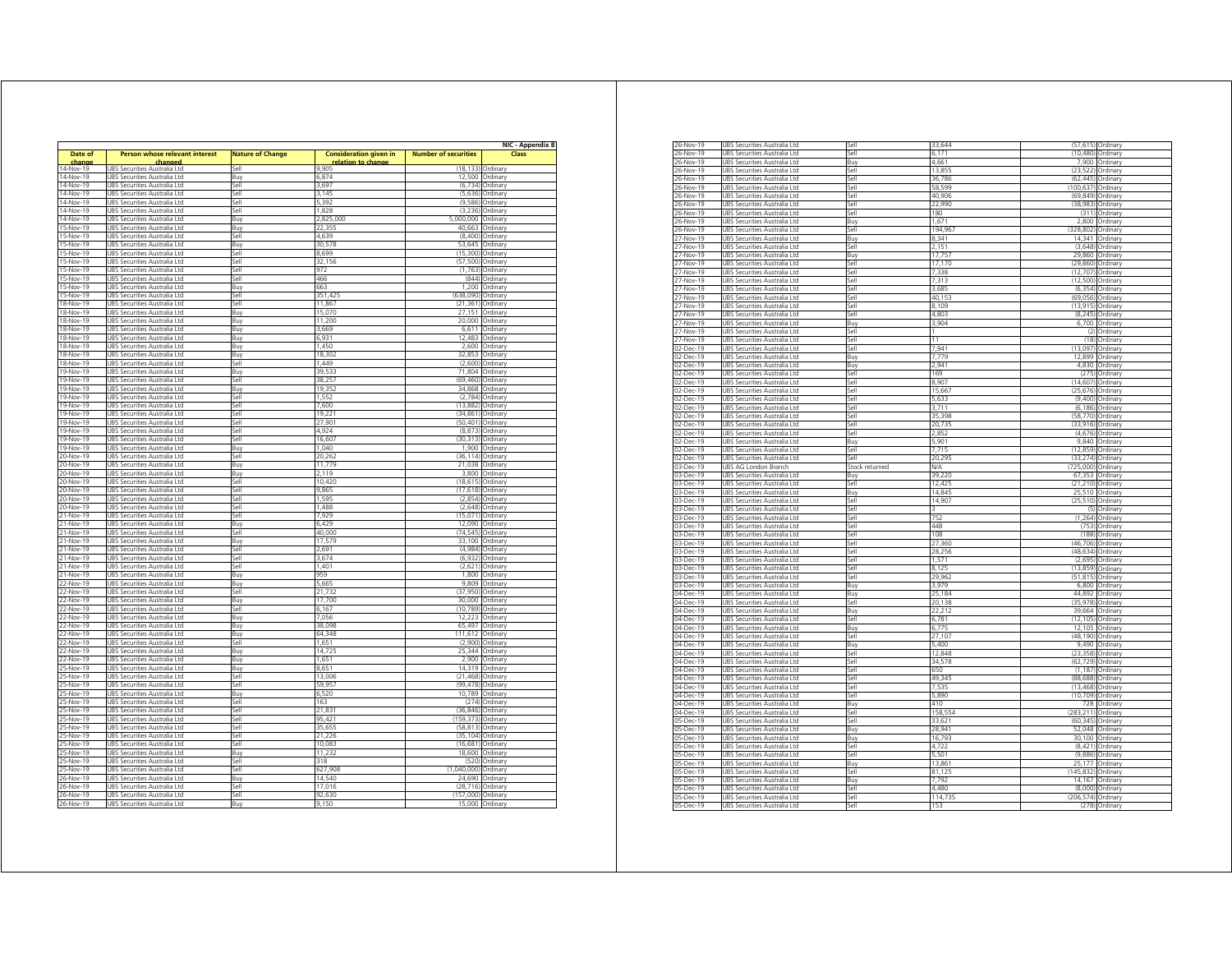| 05-Dec-19                                                                  | UBS Securities Australia Ltd                                 | Sell        | 9,412            | (17, 114)         | Ordinary             |
|----------------------------------------------------------------------------|--------------------------------------------------------------|-------------|------------------|-------------------|----------------------|
| 05-Dec-19                                                                  | UBS Securities Australia Ltd                                 | Sell        | 854              | (1, 546)          | Ordinary             |
| 05-Dec-19                                                                  | UBS Securities Australia Ltd                                 | Buy         | 2.184            |                   | 3,900 Ordinary       |
| 05-Dec-19                                                                  | UBS Securities Australia Ltd                                 | Sell        | 86,114           | (155,906)         | Ordinary             |
|                                                                            |                                                              |             |                  |                   |                      |
| 06-Dec-19                                                                  | URS Securities Australia I td                                | <b>Buv</b>  | 8.395            | 15.033            | Ordinary             |
| 06-Dec-19                                                                  | JBS Securities Australia Ltd                                 | sell        | 13.699           | (24.326)          | Ordinary             |
| 06-Dec-19                                                                  | UBS Securities Australia Ltd                                 | Buy         | 19,485           | 34,500            | Ordinary             |
| 06-Dec-19                                                                  | UBS Securities Australia Ltd                                 | Sell        | 5.085            | (9,000)           | Ordinan              |
|                                                                            |                                                              |             |                  |                   |                      |
| 06-Dec-19                                                                  | UBS Securities Australia Ltd                                 | Sell        | 16,223           | (29, 020)         | Ordinary             |
| 06-Dec-19                                                                  | URS Securities Australia I td                                | <b>Buv</b>  | 16.273           | 29.020            | Ordinan              |
| 06-Dec-19                                                                  | UBS Securities Australia Ltd                                 | Sell        | 70.254           | (125.772          | Ordinary             |
| 06-Dec-19                                                                  | UBS Securities Australia Ltd                                 | Sell        | 88.130           | (158.001)         | Ordinary             |
|                                                                            |                                                              |             |                  |                   |                      |
| 06-Dec-19                                                                  | UBS Securities Australia Ltd                                 | Sell        | 7.294            | (13,201)          | Ordinary             |
| 06-Dec-19                                                                  | UBS Securities Australia Ltd                                 | Sell        | 24,395           | (43.262)          | Ordinary             |
| 06-Dec-19                                                                  | JBS Securities Australia Ltd                                 | sell        | 7,326            | (13, 026)         | Ordinary             |
|                                                                            |                                                              |             |                  | (18.33)           |                      |
| 06-Dec-19                                                                  | JBS Securities Australia Ltd                                 | sell        | 10,199           |                   | Ordinary             |
| 06-Dec-19                                                                  | UBS Securities Australia Ltd                                 | Sell        | 4,314            | (7, 750)          | Ordinary             |
| 06-Dec-19                                                                  | UBS Securities Australia Ltd                                 | Buy         | 1,856            | 3,300             | Ordinary             |
| 06-Dec-19                                                                  | URS Securities Australia I td                                | Sell        | 53.292           | (95.618)          | Ordinan              |
|                                                                            |                                                              |             |                  |                   |                      |
| 09-Dec-19                                                                  | JBS Securities Australia Ltd                                 | Sell        | 10,822           | (19 088           | Ordinary             |
| 09-Dec-19                                                                  | UBS Securities Australia Ltd                                 | Buv         | 4,437            | 7,876             | Ordinary             |
| 09-Dec-19                                                                  | UBS Securities Australia Ltd                                 | Buy         | 5.650            | 10,000            | Ordinary             |
| 09-Dec-19                                                                  |                                                              | Sell        | 10,608           |                   |                      |
|                                                                            | UBS Securities Australia Ltd                                 |             |                  | (18, 710)         | Ordinary             |
| 09-Dec-19                                                                  | URS Securities Australia I td                                | <b>Buv</b>  | 10.575           | 18 710            | Ordinary             |
| 09-Dec-19                                                                  | JBS Securities Australia Ltd                                 | Buy         | 10.394           | 18,561            | Ordinary             |
| 09-Dec-19                                                                  | JBS Securities Australia Ltd                                 | sell        | 16.297           | (28)<br>591       | <b>Drdinary</b>      |
|                                                                            |                                                              |             | 22 192           | (40, 340)         |                      |
| 09-Dec-19                                                                  | UBS Securities Australia Ltd                                 | Sell        |                  |                   | Ordinary             |
| 09-Dec-19                                                                  | UBS Securities Australia Ltd                                 | Sell        | 770              | (1376)            | Ordinary             |
| 09-Dec-19                                                                  | UBS Securities Australia Ltd                                 | Buy         | 2.094            | 3700              | Ordinary             |
| 09-Dec-19                                                                  | UBS Securities Australia Ltd                                 | Sell        | 5.089            | (9.024)           | Ordinary             |
|                                                                            |                                                              |             |                  |                   |                      |
| 09-Dec-19                                                                  | UBS Securities Australia Ltd                                 | Sell        | 11.809           | (20, 919)         | Ordinary             |
| 09-Dec-19                                                                  | UBS Securities Australia Ltd                                 | اام؟        | 17,360           | (30, 621)         | Ordinary             |
| 09-Dec-19                                                                  | UBS Securities Australia Ltd                                 | sell        | 19,297           | (33, 895)         | Ordinary             |
|                                                                            |                                                              |             |                  |                   |                      |
| 09-Dec-19                                                                  | JBS Securities Australia Ltd                                 | sell        | 6,088            | (10, 792)         | Ordinary             |
| 10-Dec-19                                                                  | UBS Securities Australia Ltd                                 | Buv         | 4954             | 8,670             | Ordinan              |
| 10-Dec-19                                                                  | UBS Securities Australia Ltd                                 | Sell        | 8598             | (15.077           | Ordinary             |
| 10-Dec-19                                                                  | UBS Securities Australia Ltd                                 | Sell        | 39.578           | (69.239)          | Ordinary             |
|                                                                            |                                                              |             |                  |                   |                      |
| $10 - Dec - 19$                                                            | URS Securities Australia I td                                | Buv         | 1.915            | 3.301             | Ordinan              |
| 10-Dec-19                                                                  | UBS Securities Australia Ltd                                 | Sell        | 13,40            | (23, 105)         | Ordinan              |
| 10-Dec-19                                                                  | UBS Securities Australia Ltd                                 | Sell        | 99               | (174)             | Ordinan              |
| 10-Dec-19                                                                  | UBS Securities Australia Ltd                                 | Sell        | 21.832           | (38, 417)         | Ordinary             |
|                                                                            |                                                              |             |                  |                   |                      |
| 10-Dec-19                                                                  | UBS Securities Australia Ltd                                 | ile?        | 4.161            | (7,300)           | Ordinary             |
| 10-Dec-19                                                                  | UBS Securities Australia Ltd                                 | 3uy         | 8,204            | 14,315            | Ordinary             |
| 10-Dec-19                                                                  | JBS Securities Australia Ltd                                 | sell        | 159              | (274)             | Ordinary             |
|                                                                            |                                                              |             |                  |                   |                      |
| 10-Dec-19                                                                  | UBS Securities Australia Ltd                                 | Sell        | 23.749           | (41.724)          | Ordinary             |
| 10-Dec-19                                                                  | UBS Securities Australia Ltd                                 | Sell        | 3.676            | (6, 394)          | Ordinan              |
| 10-Dec-19                                                                  | UBS Securities Australia Ltd                                 | Sell        | 12,488           | (21, 936)         | Ordinary             |
| 10-Dec-19                                                                  | UBS Securities Australia Ltd                                 | <b>Sell</b> |                  | (3)               | Ordinary             |
|                                                                            |                                                              |             |                  |                   |                      |
| 11-Dec-19                                                                  | UBS Securities Australia Ltd                                 | Sell        | 27.517           | (45.954)          | Ordinary             |
| 11-Dec-19                                                                  | UBS Securities Australia Ltd                                 | Buy         | 13,213           | 22.163            | Ordinary             |
| 11-Dec-19                                                                  | UBS Securities Australia Ltd                                 | Buy         | 19,453           | 32.763            | Ordinary             |
|                                                                            |                                                              |             |                  |                   |                      |
| 11-Dec-19                                                                  | UBS Securities Australia Ltd                                 | sell        | 623              | (1,025)           | Ordinary             |
| 11-Dec-19                                                                  | JBS Securities Australia Ltd                                 | 3uy         | 14,217           | 23 971            | Ordinary             |
| 11-Dec-19                                                                  | UBS Securities Australia Ltd                                 | Sell        | 14 254           | (23 971)          | Ordinan              |
| 11-Dec-19                                                                  | UBS Securities Australia Ltd                                 | Sell        | 20,155           | (34,165           | Ordinary             |
|                                                                            |                                                              |             |                  |                   |                      |
| 11-Dec-19                                                                  | UBS Securities Australia Ltd                                 | Buy         | 8539             | 14 462            | Ordinan              |
| 11-Dec-19                                                                  | <b>JBS Securities Australia Ltd</b>                          | Sell        | 6.655            | (11.000)          | Ordinan              |
| 11-Dec-19                                                                  | UBS Securities Australia Ltd                                 | Sell        | 40,065           | (68.386           | Ordinary             |
| 11-Dec-19                                                                  | UBS Securities Australia Ltd                                 | Sell        | 3,671            | (6,069)           | Ordinarv             |
|                                                                            |                                                              |             |                  |                   |                      |
| 11-Dec-19                                                                  | UBS Securities Australia Ltd                                 | Sell        | 7.394            | (12, 281)         | Ordinary             |
| 11-Dec-19                                                                  | UBS Securities Australia Ltd                                 | Sell        | 900              | (1, 534)          | Ordinary             |
| 12-Dec-19                                                                  | JBS Securities Australia Ltd                                 | sell        | 75.943           | (41 987)          | Ordinary             |
|                                                                            |                                                              |             |                  |                   |                      |
| 12-Dec-19                                                                  | JBS Securities Australia Ltd                                 | Buy         | 16,363           | 26,626            | Ordinary             |
| 12-Dec-19                                                                  | UBS Securities Australia Ltd                                 | Buy         | 69,762           | 114.370           | Ordinary             |
| 12-Dec-19                                                                  | UBS Securities Australia Ltd                                 | Sell        | 27.233           | (44 832           | Ordinan              |
| 12-Dec-19                                                                  | UBS Securities Australia Ltd                                 | Buy         | 23,962           | 39,067            | Ordinary             |
|                                                                            |                                                              | Sell        | 24.07            | 39 067            | Ordinan              |
| 12-Dec-19                                                                  | JBS Securities Australia Ltd                                 |             |                  |                   |                      |
| 12-Dec-19                                                                  | UBS Securities Australia Ltd                                 | Buy         | 14.991           | 24,779            | Ordinary             |
| 12-Dec-19                                                                  | UBS Securities Australia Ltd                                 | Sell        | 3,741            | (6, 183)          | Ordinary             |
| 12-Dec-19                                                                  | <b>JBS Securities Australia Ltd</b>                          | 5ell        | 633              | (1,032)           | Ordinary             |
|                                                                            |                                                              |             |                  |                   |                      |
| 12-Dec-19                                                                  | UBS Securities Australia Ltd                                 | sell        | 505              | (822)             | Ordinary             |
| 12-Dec-19                                                                  | JBS Securities Australia Ltd                                 | 3uy         | 8,047            | 13.300            | Drdinary             |
| 12-Dec-19                                                                  | UBS Securities Australia Ltd                                 | <b>Sell</b> | 7569             | (12.559           | Ordinan              |
|                                                                            |                                                              |             |                  |                   |                      |
|                                                                            |                                                              | Sell        | 246              | (4, 143)          | Ordinary             |
|                                                                            | UBS Securities Australia Ltd                                 |             |                  |                   |                      |
|                                                                            | UBS Securities Australia Ltd                                 | Sell        | 3645             | (6.076)           | Ordinan              |
|                                                                            |                                                              | Sell        |                  | (58.534)          | Ordinary             |
|                                                                            | UBS Securities Australia Ltd                                 |             | 36,939           |                   |                      |
|                                                                            | UBS Securities Australia Ltd                                 | Buy         | 34,575           | 54,918            | Ordinary             |
| 12-Dec-19<br>12-Dec-19<br>13-Dec-19<br>13-Dec-19<br>13-Dec-19<br>13-Dec-19 | UBS Securities Australia Ltd<br>UBS Securities Australia Ltd | Sell<br>Buy | 36.372<br>13 323 | (56.905<br>21.000 | Ordinary<br>Ordinary |

| 13-Dec-19              | UBS Securities Australia Ltd                                 | 5ell           | 38.584          |                    | (61,509) Ordinary |
|------------------------|--------------------------------------------------------------|----------------|-----------------|--------------------|-------------------|
| 13-Dec-19              | UBS Securities Australia Ltd                                 | Buy            | 2,002           | 3,178              | Ordinary          |
| 13-Dec-19              | UBS Securities Australia Ltd                                 | Buy            | 147,27          | 234,424            | Ordinary          |
| 13-Dec-19              | UBS Securities Australia Ltd                                 | Sell           | 3.510           | (5, 582)           | Ordinary          |
| 13-Dec-19              | UBS Securities Australia Ltd                                 | <b>Sell</b>    | 16,175          |                    | (26,300) Ordinary |
| 13-Dec-19              | UBS Securities Australia Ltd                                 | $\frac{1}{2}$  | 1.004           | (1.600)            | Ordinary          |
| 13-Dec-19              | UBS Securities Australia Ltd                                 | Buy            | 26,782          | 42,611             | Ordinary          |
| 13-Dec-19              | UBS Securities Australia Ltd                                 | 3uy            | 3,327           | 5,280              | Ordinary          |
| 13-Dec-19              | UBS Securities Australia Ltd                                 | Buv            | 2 489           | 3,950              | Ordinarv          |
| 13-Dec-19              | UBS Securities Australia Ltd                                 | Buy            | 15,278          | 24,442             | Ordinary          |
| 13-Dec-19              | UBS Securities Australia Ltd                                 | Buy            | 1 004           | 1,600              | Ordinary          |
| 13-Dec-19              | URS Securities Australia I td                                | <b>Buv</b>     | 78 172          | 124.426            | Ordinary          |
| 16-Dec-19              | UBS AG London Branch                                         | Stock returned | N/A             | (13.771)           | Ordinary          |
| 16-Dec-19              | UBS AG London Branch                                         | Stock returned | N/A             | (143, 312)         | Ordinary          |
| $16 - Dec - 19$        | UBS Securities Australia Ltd                                 | Buy            | 19,754          |                    | 31,035 Ordinary   |
| 16-Dec-19              | UBS Securities Australia Ltd                                 | اامک           | 18,586          |                    | (29,118) Ordinary |
| 16-Dec-19              | UBS Securities Australia Ltd                                 | iell           | 11              | (17)               | Ordinary          |
| 16-Dec-19              | UBS Securities Australia Ltd                                 | iell           | 15              | (23)               | Ordinary          |
| 16-Dec-19              | UBS Securities Australia Ltd                                 | Buv            | 3,561           | 5,582              | Ordinary          |
|                        |                                                              |                | 2.522           |                    |                   |
| 16-Dec-19              | UBS Securities Australia Ltd                                 | Buy            | 521             | 3,940              | Ordinary          |
| 16-Dec-19              | UBS Securities Australia Ltd                                 | Sell           |                 | (824)              | Ordinary          |
| 16-Dec-19              | URS Securities Australia I td                                | <b>Sell</b>    | 5739            | (9112)             | Ordinarv          |
| 16-Dec-19              | UBS Securities Australia Ltd                                 | Buy            | 17,642          | 27 587             | Ordinary          |
| 16-Dec-19              | UBS Securities Australia Ltd                                 | Buy            | 1.606           | 2,500              | Ordinary          |
| 16-Dec-19              | UBS Securities Australia Ltd                                 | Buy            | 453             |                    | 711 Ordinary      |
| 16-Dec-19              | UBS Securities Australia Ltd                                 | Sell           | 440             | (698)              | Ordinary          |
| 16-Dec-19              | UBS Securities Australia Ltd                                 | iell           | 383             | (607)              | Ordinary          |
| 16-Dec-19              | UBS Securities Australia Ltd                                 | iell           | 4,196           | (6, 545)           | Ordinary          |
| 16-Dec-19              | UBS Securities Australia Ltd                                 | Buv            | 2,560,000       | 4,000,000          | Ordinarv          |
| 17-Dec-19              | UBS AG London Branch                                         | Stock returned | N/A             | (48, 229)          | Ordinary          |
| 17-Dec-19              | UBS AG London Branch                                         | Stock returned | N/A             | (502, 015)         | Ordinary          |
| 17-Dec-19              | URS Securities Australia I td                                | <b>Sell</b>    | 10753           | (17, 316)          | Ordinary          |
| 17-Dec-19              | UBS Securities Australia Ltd                                 | <b>Buv</b>     | 29 298          | 47 228             | Ordinary          |
| 17-Dec-19              | UBS Securities Australia Ltd                                 | Sell           | 13,481          | (21, 905)          | Ordinary          |
| 17-Dec-19              | UBS Securities Australia Ltd                                 | Sell           | 16,729          | (27, 339)          | Ordinary          |
| 17-Dec-19              | UBS Securities Australia Ltd                                 | <b>Sell</b>    | 27,136          |                    | (43,918) Ordinary |
| 17-Dec-19              | UBS Securities Australia Ltd                                 | Buy            | 2.731           | 4.423              | Ordinary          |
| 17-Dec-19              | UBS Securities Australia Ltd                                 | Buy            | 3,883           | 6,314              | Ordinary          |
| 18-Dec-19              | UBS Securities Australia Ltd                                 | sell           | 7.292           | (11, 959)          | Ordinary          |
|                        |                                                              |                |                 |                    |                   |
| 18-Dec-19<br>18-Dec-19 | UBS Securities Australia Ltd                                 | Buy            | 11,719<br>9.075 | 19,285<br>(15,000) | Ordinary          |
|                        | UBS Securities Australia Ltd                                 | Sell           | 66337           | (108.859)          | Ordinary          |
| 18-Dec-19              | UBS Securities Australia Ltd                                 | Sell           |                 |                    | Ordinary          |
| 18-Dec-19              | UBS Securities Australia Ltd                                 | Buy            | 583             | 964                | Ordinary          |
| 18-Dec-19              | UBS Securities Australia Ltd                                 | Sell           | 100.069         | (164, 702)         | Ordinary          |
| 18-Dec-19              | UBS Securities Australia Ltd                                 | Buy            | 5.483           | 8.915              | Ordinary          |
| 18-Dec-19              | UBS Securities Australia Ltd                                 | <b>Sell</b>    | 50 990          |                    | (83,229) Ordinary |
| 18-Dec-19              | UBS Securities Australia I td                                | Buv            | 20.595          | 34 017             | Ordinary          |
| 18-Dec-19              | UBS Securities Australia Ltd                                 | Buy            | 3,316           | 5,503              | Ordinary          |
| 19-Dec-19              | UBS Securities Australia Ltd                                 | 3uy            | 20,921          | 35,311             | Ordinary          |
| 19-Dec-19              | UBS Securities Australia Ltd                                 | iell           | 30,958          | (52, 121)          | Ordinarv          |
| 19-Dec-19              | UBS Securities Australia Ltd                                 | Buy            | 53.273          | 89.454             | Ordinary          |
| 19-Dec-19              | UBS Securities Australia Ltd                                 | Sell           | 179             | (296)              | Ordinary          |
| 19-Dec-19              | URS Securities Australia I td                                | <b>Buv</b>     | 6307            | 10.600             | Ordinary          |
| 19-Dec-19              | UBS Securities Australia Ltd                                 | lle?           | 564 530         | (949 073)          | Ordinary          |
| 19-Dec-19              | UBS Securities Australia Ltd                                 | Sell           | 119,992         | (200,000)          | Ordinary          |
| 19-Dec-19              | UBS Securities Australia Ltd                                 | Sell           | 160,703         | (271,623) Ordinary |                   |
| 20-Dec-19              | UBS Securities Australia Ltd                                 | <b>I</b> le2   | 25.697          | (41, 579)          | Ordinary          |
| 20-Dec-19              | UBS Securities Australia Ltd                                 | Buy            | 32,586          | 52,945             | Ordinary          |
| 20-Dec-19              | UBS Securities Australia Ltd                                 | Buy            | 20,183          | 32,459             | Ordinary          |
| 20-Dec-19              | UBS Securities Australia Ltd                                 | iell           | 3,134           | (5, 117)           | Ordinarv          |
| 20-Dec-19              | UBS Securities Australia Ltd                                 | <b>Sell</b>    | 17 020          | (27, 342)          | Ordinan           |
| 20-Dec-19              |                                                              | Sell           | 7,502           | (12, 300)          | Ordinary          |
| 20-Dec-19              | UBS Securities Australia Ltd<br>UBS Securities Australia Ltd | <b>Buv</b>     | 23.916          | 39 116             | Ordinan           |
|                        |                                                              |                | 38 423          | (62 700)           |                   |
| 20-Dec-19              | UBS Securities Australia Ltd                                 | Sell           |                 |                    | Ordinary          |
| 20-Dec-19              | UBS Securities Australia Ltd                                 | Buy            | 13,931          | 22.226             | Ordinary          |
| 20-Dec-19              | UBS Securities Australia Ltd                                 | Buy            | 8               |                    | 13 Ordinary       |
| 20-Dec-19              | UBS Securities Australia Ltd                                 | Buy            | 16,832          | 26,789             | Ordinary          |
| 20-Dec-19              | UBS Securities Australia Ltd                                 | Buy            | 3.469           | 5.528              | Ordinary          |
| 20-Dec-19              | UBS Securities Australia Ltd                                 | iell           | 1,519           | (2, 440)           | Ordinary          |
| 20-Dec-19              | UBS Securities Australia Ltd                                 | iell           | 7,811           | (12, 702)          | Ordinary          |
| 20-Dec-19              | UBS Securities Australia Ltd                                 | <b>Sell</b>    | 116,440         | (186, 970)         | Ordinarv          |
| 23-Dec-19              | UBS AG London Branch                                         | 5ell           | 4,990           | (8,048)            | Ordinary          |
| 23-Dec-19              | UBS AG London Branch                                         | lle?           |                 | (3)                | Ordinary          |
| 23-Dec-19              | UBS AG London Branch                                         | sell           | 371             | (598)              | Ordinary          |
| 23-Dec-19              | UBS AG London Branch                                         | lle?           | 1618            | (2.609)            | Ordinary          |
| 23-Dec-19              | UBS AG London Branch                                         | Sell           | 559             | (902)              | Ordinary          |
| 23-Dec-19              | UBS Securities Australia Ltd                                 | Buy            | 10,572          |                    | 17.055 Ordinary   |
| 23-Dec-19              | URS Securities Australia Ltd.                                | iell           | 13,167          |                    | (21,228) Ordinary |
| 23-Dec-19              | UBS Securities Australia Ltd                                 | $\frac{1}{2}$  | 3,426           |                    | (5,503) Ordinary  |
|                        |                                                              |                |                 |                    |                   |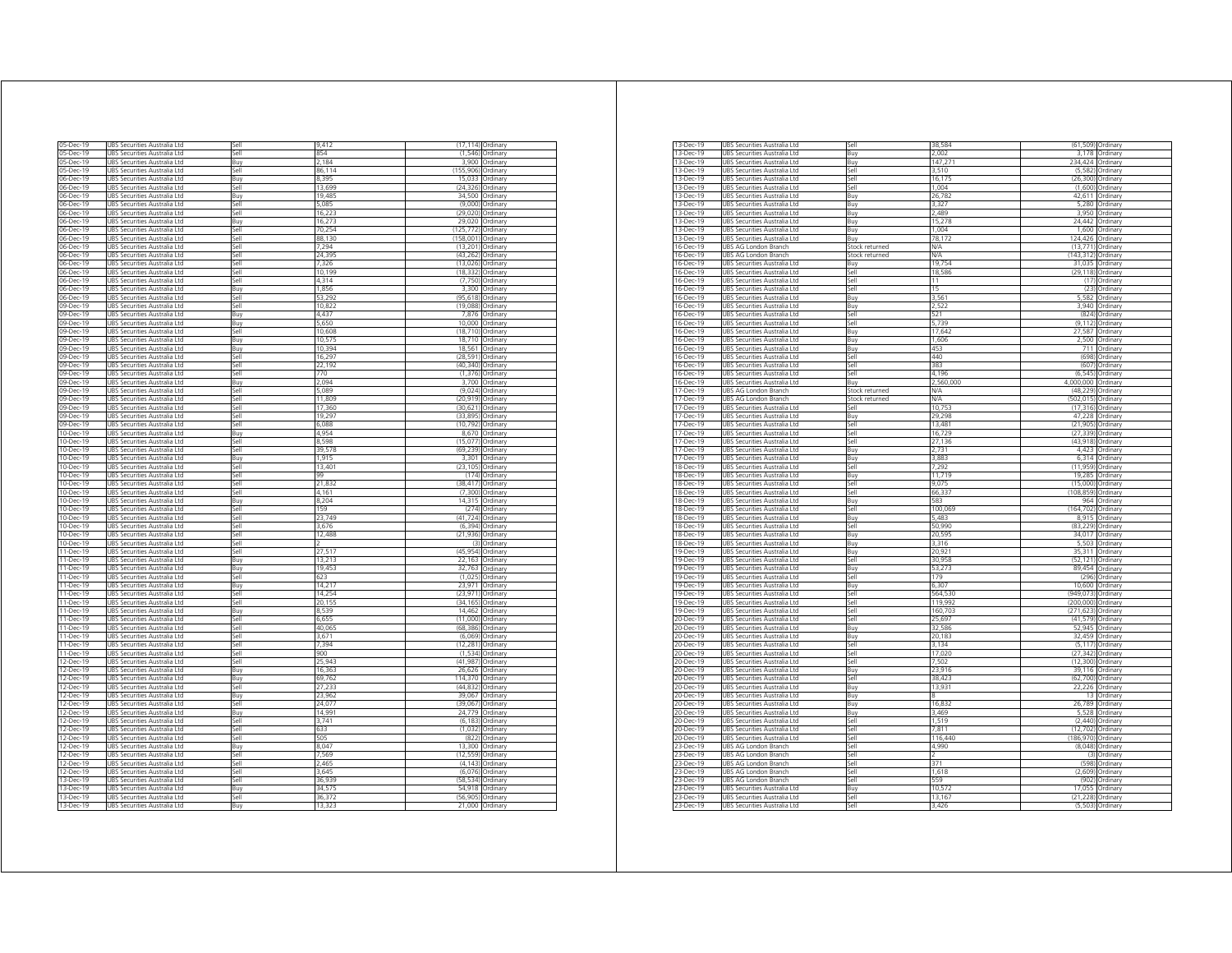| 23-Dec-19       | UBS Securities Australia Ltd           | Buy            | 5,358     |             | 8,686 Ordinary   |
|-----------------|----------------------------------------|----------------|-----------|-------------|------------------|
| 23-Dec-19       | UBS Securities Australia Ltd           | Sell           | 1,952     |             | (3,183) Ordinary |
| 23-Dec-19       | UBS Securities Australia Ltd           | Sell           | 3.860     |             | (6,200) Ordinary |
| 23-Dec-19       | UBS Securities Australia Ltd           | Buy            | 8,531     |             | 13,611 Ordinary  |
| 23-Dec-19       | <b>JBS Securities Australia Ltd</b>    | Buy            | 126       | 204         | Ordinary         |
| 23-Dec-19       | UBS Securities Australia Ltd           | Buy            | 2.707     | 4,367       | Ordinary         |
|                 |                                        |                |           |             |                  |
| 3-Dec-19        | JBS Securities Australia Ltd           | Sell           | 116,833   | (187.630    | Ordinary         |
| 23-Dec-19       | UBS Securities Australia Ltd           | Sell           | 1,646,055 | (2,690,125) | Ordinary         |
| 24-Dec-19       | UBS Securities Australia Ltd           | Sell           | 1,505     | (2,380)     | Ordinary         |
| 24-Dec-19       | URS Securities Australia Ltd           | <b>Buv</b>     | 1 1 4 3   | 1800        | Ordinan          |
| 24-Dec-19       | UBS Securities Australia Ltd           | Sell           | 4,318     | (6,800)     | Ordinary         |
|                 |                                        |                |           |             |                  |
| 24-Dec-19       | JBS Securities Australia Ltd           | Sell           | 16.64     | (26, 190)   | Ordinan          |
| 24-Dec-19       | UBS Securities Australia Ltd           | Buy            | 16.951    |             | 26,711 Ordinary  |
| 24-Dec-19       | UBS Securities Australia Ltd           | اام؟           | 332       | (521)       | Ordinan          |
| 24-Dec-19       | UBS Securities Australia Ltd           | sell           | 14,406    | (22, 957)   | Ordinary         |
| 24-Dec-19       | JBS Securities Australia Ltd           | <b>Buy</b>     | 13,724    | 21,612      | Ordinary         |
| 24-Dec-19       | UBS Securities Australia Ltd           | Sell           | 62        | (99)        | Ordinary         |
|                 |                                        | Sell           | 6         | (10)        |                  |
| 24-Dec-19       | UBS Securities Australia Ltd           |                |           |             | Ordinary         |
| 24-Dec-19       | URS Securities Australia Ltd           | Sell           | 34        | (53)        | Ordinan          |
| 24-Dec-19       | JBS Securities Australia Ltd           | Sell           | 85        | (134)       | Ordinary         |
| 24-Dec-19       | UBS Securities Australia Ltd           | Buy            | 2,869     |             | 4,511 Ordinary   |
| 24-Dec-19       | UBS Securities Australia Ltd           | Buy            | 3.934     |             | 6,170 Ordinary   |
| 24-Dec-19       | UBS Securities Australia Ltd           | Buy            | 5,146     | 8,074       | Ordinary         |
|                 |                                        |                |           |             |                  |
| 24-Dec-19       | URS Securities Australia Etd           | اام؟           | 1.024     | (1.612)     | Ordinary         |
| 24-Dec-19       | UBS Securities Australia Ltd           | <b>Sell</b>    | 10.423    | (16, 351)   | Ordinary         |
| 7-Dec-19        | <b>JBS</b><br>Securities Australia Ltd | <b>Sell</b>    | 4,540     | (7.002)     | Ordinary         |
| $27 - Dec - 19$ | UBS Securities Australia Ltd           | Buy            | 1.918     | 2,973       | Ordinary         |
| 27-Dec-19       | UBS Securities Australia Ltd           | Buy            | 40,300    | 62,000      | Ordinan          |
| 27-Dec-19       | JBS Securities Australia Ltd           | Buy            | 26,267    | 40,563      | Ordinary         |
|                 |                                        |                |           |             |                  |
| 27-Dec-19       | JBS Securities Australia Ltd           | Sell           | 24.240    | (37.565     | Ordinary         |
| 27-Dec-19       | UBS Securities Australia Ltd           | Sell           | 1,936     | (2,998)     | Ordinary         |
| 27-Dec-19       | UBS Securities Australia Ltd           | Buv            | 77,220    | 119,701     | Ordinary         |
| 27-Dec-19       | UBS Securities Australia Ltd           | Sell           | 1,689     | (2.620)     | Ordinary         |
| 27-Dec-19       | JBS Securities Australia Ltd           | Buy            | 6979      | 10,771      | Ordinary         |
| 27-Dec-19       | UBS Securities Australia Ltd           |                | 4,85      | .500        | Ordinan          |
|                 |                                        | Buy            |           |             |                  |
| 27-Dec-19       | UBS Securities Australia Ltd           | Buy            |           | ž           | Ordinary         |
| 27-Dec-19       | UBS Securities Australia Ltd           | Sell           | 3 1 0 8   |             | (4,800) Ordinary |
| 27-Dec-19       | URS Securities Australia Ltd           | Sell           | 22.059    | (34.213)    | Ordinan          |
| 27-Dec-19       | UBS Securities Australia Ltd           | Sell           | 19,192    | (30,000)    | Ordinan          |
| 30-Dec-19       | UBS Securities Australia Ltd           | Buy            | 16,139    | 24,791      | Ordinary         |
| 30-Dec-19       | UBS Securities Australia Ltd           | Sell           |           |             |                  |
|                 |                                        |                | 14,741    | (22, 601)   | Ordinary         |
| 30-Dec-19       | UBS Securities Australia Ltd           | ile?           | 40300     | (62,000)    | Ordinary         |
| 30-Dec-19       | JBS Securities Australia Ltd           | Buy            | 39,935    | 61.373      | Ordinary         |
| 30-Dec-19       | UBS Securities Australia Ltd           | <b>Sell</b>    | 22,909    | (35,239     | Ordinary         |
| 30-Dec-19       | UBS Securities Australia Ltd           | Sell           | 11.682    | (17.970)    | Ordinary         |
| 30-Dec-19       | UBS Securities Australia Ltd           | Buy            | 89,906    |             | 138,324 Ordinary |
| 30-Dec-19       | UBS Securities Australia Ltd           | Sell           | 2,621     | (4,033)     | Ordinan          |
|                 |                                        |                |           |             |                  |
| 30-Dec-19       | JBS Securities Australia Ltd           | Buy            | 2,368     | 3,636       | Ordinary         |
| 30-Dec-19       | JBS Securities Australia Ltd           | Buy            | 4,614     | 7.050       | Ordinan          |
| 30-Dec-19       | UBS Securities Australia Ltd           | Buy            | 515       | 784         | Ordinary         |
| 30-Dec-19       | UBS Securities Australia Ltd           | Buy            | 697       | 1,063       | Ordinary         |
| 30-Dec-19       | UBS Securities Australia Ltd           | Sell           | 3,040     | (4, 731)    | Ordinary         |
|                 |                                        |                |           |             |                  |
| 30-Dec-19       | JBS Securities Australia Ltd           | sell           | 19,010    | (29, 375)   | Ordinary         |
| 30-Dec-19       | UBS Securities Australia Ltd           | 5ell           | 10,790    | (16, 654)   | Ordinan          |
| 30-Dec-19       | UBS Securities Australia Ltd           | Sell           |           | (10)        | Ordinary         |
| 30-Dec-19       | JBS Securities Australia Ltd           | Buy            | 1542      | 2400        | Ordinary         |
| 30-Dec-19       | <b>JBS Securities Australia Ltd</b>    | Sell           | 184.948   | (283.515    | Ordinan          |
| 30-Dec-19       | UBS Securities Australia Ltd           | Sell           | 57,550    | (88.288     | Ordinary         |
|                 | UBS Securities Australia Ltd           | Buv            | 19,214    | 29,019      | Ordinan          |
| 31-Dec-19       |                                        |                |           |             |                  |
| 31-Dec-19       | UBS Securities Australia Ltd           | Sell           | 19,720    | (29, 765)   | Ordinary         |
| 31-Dec-19       | UBS Securities Australia Ltd           | ile?           | 28,779    | (43, 336)   | Ordinary         |
| 31-Dec-19       | UBS Securities Australia Ltd           | 5ell           | 18,530    | (28, 160)   | Ordinary         |
| 31-Dec-19       | <b>JBS</b><br>Securities Australia Ltd | Buy            | 41,865    | 63.332      | Ordinary         |
| 31-Dec-19       | UBS Securities Australia Ltd           | Sell           | 15.348    | (23,008)    | Ordinary         |
|                 |                                        | Ilo2           |           | (159.140)   |                  |
| 31-Dec-19       | UBS Securities Australia Ltd           |                | 105,086   |             | Ordinary         |
| 31-Dec-19       | JBS Securities Australia Ltd           | Sell           | 666,516   | (1,030,398) | Ordinary         |
| 31-Dec-19       | JBS Securities Australia Ltd           | Buy            | 12,628    | 19 196      | Ordinan          |
| 31-Dec-19       | UBS Securities Australia Ltd           | Buy            | 19,626    | 29.447      | Ordinary         |
| 02-Jan-20       | UBS AG London Branch                   | Stock returned | N/A       | (650,000    | Ordinary         |
| 02-Jan-20       | URS Securities Australia Ltd.          | Buv            | 8.986     | 13 920      | Ordinarv         |
|                 |                                        |                |           |             |                  |
| 02-Jan-20       | UBS Securities Australia Ltd           | Sell           | 1,717     | (2,647)     | Ordinary         |
| 02-Jan-20       | UBS Securities Australia Ltd           | sell           | 444       | (6,903)     | Ordinary         |
| 02-Jan-20       | UBS Securities Australia Ltd           | Sell           | 9.099     | (14, 065)   | Ordinary         |
| 02-Jan-20       | <b>IRS</b><br>Securities Australia Ltd | Buy            | 13,51     | 20,968      | Ordinary         |
| 02-Jan-20       | UBS Securities Australia Ltd           | Sell           | 13 286    | (20, 440)   | Ordinan          |
| 02-Jan-20       | JBS Securities Australia Ltd           | Buy            | 43.728    | 67.337      | Ordinary         |
|                 |                                        |                |           |             |                  |
| 02-Jan-20       | UBS Securities Australia Ltd           | Buy            | 15,640    | 24,246      | Ordinary         |
| 02-Jan-20       | UBS Securities Australia Ltd           | Buy            | 8.221     |             | 12.750 Ordinary  |
| 02-Jan-20       | UBS Securities Australia Ltd           | <b>Buv</b>     | 260       |             | 401 Ordinary     |

|                                                                                                                                                                                                                                                                                                                                                                                                                                                                                                 | UBS Securities Australia Ltd                                        | Sell           | 1.741           |            | (2,700) Ordinary           |
|-------------------------------------------------------------------------------------------------------------------------------------------------------------------------------------------------------------------------------------------------------------------------------------------------------------------------------------------------------------------------------------------------------------------------------------------------------------------------------------------------|---------------------------------------------------------------------|----------------|-----------------|------------|----------------------------|
| 03-Jan-20                                                                                                                                                                                                                                                                                                                                                                                                                                                                                       | UBS Securities Australia Ltd                                        | Sell           | 5.375           | (8, 186)   | Ordinary                   |
| 03-Jan-20                                                                                                                                                                                                                                                                                                                                                                                                                                                                                       | UBS Securities Australia Ltd                                        | Buy            | 4,778           | 7,301      | Ordinary                   |
| 03-Jan-20                                                                                                                                                                                                                                                                                                                                                                                                                                                                                       | JBS Securities Australia Ltd                                        | Buy            | 8.586           | 13.139     | Ordinary                   |
| 03-Jan-20                                                                                                                                                                                                                                                                                                                                                                                                                                                                                       | JBS Securities Australia Ltd                                        | Sell           | 6,250           | (9,566)    | Ordinary                   |
| 03-Jan-20                                                                                                                                                                                                                                                                                                                                                                                                                                                                                       | JBS Securities Australia Ltd                                        | Sell           | 2350            | (3.573)    | Ordinary                   |
| 03-Jan-20                                                                                                                                                                                                                                                                                                                                                                                                                                                                                       | JBS Securities Australia Ltd                                        | Buy            | 24,295          | 36,927     | Ordinary                   |
| 03-Jan-20                                                                                                                                                                                                                                                                                                                                                                                                                                                                                       | JBS Securities Australia Ltd                                        | Sell           | 13,965          | (21, 293)  | Ordinary                   |
| 03-Jan-20                                                                                                                                                                                                                                                                                                                                                                                                                                                                                       | UBS Securities Australia Ltd                                        | Sell           | 3,409           | (5,200)    | Ordinarv                   |
| 03-Jan-20                                                                                                                                                                                                                                                                                                                                                                                                                                                                                       | UBS Securities Australia Ltd                                        | Sell           | 14,484          | (22, 069)  | Ordinary                   |
| 03-Jan-20                                                                                                                                                                                                                                                                                                                                                                                                                                                                                       | UBS Securities Australia Ltd                                        | Buy            | 3,577           | 5,470      | Ordinary                   |
| 03-Jan-20                                                                                                                                                                                                                                                                                                                                                                                                                                                                                       | URS Securities Australia I td                                       | <b>Bu</b>      | 6.259           | 9.568      | Ordinary                   |
| 03-Jan-20                                                                                                                                                                                                                                                                                                                                                                                                                                                                                       | UBS Securities Australia Ltd                                        | <b>Sell</b>    | 18,512          | (28, 301)  | Ordinary                   |
| 03-Jan-20                                                                                                                                                                                                                                                                                                                                                                                                                                                                                       | UBS Securities Australia Ltd                                        | Sell           | 2,107           | (3.230)    | Ordinary                   |
| 03-Jan-20                                                                                                                                                                                                                                                                                                                                                                                                                                                                                       | UBS Securities Australia Ltd                                        | Buy            | 3,410           | 5,200      | Ordinary                   |
| 06-Jan-20                                                                                                                                                                                                                                                                                                                                                                                                                                                                                       | UBS Securities Australia Ltd                                        | Buy            | 19,854          | 30,935     | Ordinary                   |
| 06-Jan-20                                                                                                                                                                                                                                                                                                                                                                                                                                                                                       | JBS Securities Australia Ltd                                        | <b>Sell</b>    | 15354           | (23.881)   | Ordinary                   |
| 06-Jan-20                                                                                                                                                                                                                                                                                                                                                                                                                                                                                       | JBS Securities Australia Ltd                                        | Buy            | 30,735          | 47,869     | Ordinary                   |
| 06-Jan-20                                                                                                                                                                                                                                                                                                                                                                                                                                                                                       | UBS Securities Australia Ltd                                        | Sell           | 19,476          | (30, 283)  | Ordinarv                   |
| 06-Jan-20                                                                                                                                                                                                                                                                                                                                                                                                                                                                                       | UBS Securities Australia Ltd                                        | Sell           | 11,343          | (17, 586)  | Ordinary                   |
| 06-Jan-20                                                                                                                                                                                                                                                                                                                                                                                                                                                                                       | UBS Securities Australia Ltd                                        | Buy            | 1,034           | 1,606      | Ordinary                   |
| 06-Jan-20                                                                                                                                                                                                                                                                                                                                                                                                                                                                                       | UBS Securities Australia Ltd                                        | Buy            | 60,683          | 94,306     | Ordinary                   |
| 06-Jan-20                                                                                                                                                                                                                                                                                                                                                                                                                                                                                       | UBS Securities Australia Ltd                                        | <b>Sell</b>    | 5,483           | (8,500)    | Ordinary                   |
| 06-Jan-20                                                                                                                                                                                                                                                                                                                                                                                                                                                                                       | JBS Securities Australia Ltd                                        | <b>Sell</b>    | 6.318           | (9.816)    | Ordinan                    |
| 06-Jan-20                                                                                                                                                                                                                                                                                                                                                                                                                                                                                       | UBS Securities Australia Ltd                                        | Sell           | 37,417          | (58, 214)  | Ordinary                   |
|                                                                                                                                                                                                                                                                                                                                                                                                                                                                                                 |                                                                     |                |                 |            |                            |
| 06-Jan-20                                                                                                                                                                                                                                                                                                                                                                                                                                                                                       | JBS Securities Australia Ltd                                        | Sell           | 177             | (277)      | Ordinary                   |
| 06-Jan-20                                                                                                                                                                                                                                                                                                                                                                                                                                                                                       | JBS Securities Australia Ltd                                        | <b>I</b> le2   | 788             | (1,222)    | Ordinary                   |
| 07-Jan-20                                                                                                                                                                                                                                                                                                                                                                                                                                                                                       | JBS Securities Australia Ltd                                        | Buv            | 27.346          | 42.041     | Ordinary                   |
| 07-Jan-20                                                                                                                                                                                                                                                                                                                                                                                                                                                                                       | JBS Securities Australia Ltd                                        | Sell           | 14,926          | (22, 926)  | Ordinary                   |
| 07-Jan-20                                                                                                                                                                                                                                                                                                                                                                                                                                                                                       | URS<br>Securities Australia Ltd                                     | Buv            | 83.074          | 127,808    | Ordinary                   |
| 07-Jan-20                                                                                                                                                                                                                                                                                                                                                                                                                                                                                       | UBS Securities Australia Ltd                                        | Sell           | 16,705          | (25, 484)  | Ordinary                   |
| 07-Jan-20                                                                                                                                                                                                                                                                                                                                                                                                                                                                                       | UBS Securities Australia Ltd                                        | Sell           | 66.567          | (102.324)  | Ordinan                    |
| 07-Jan-20                                                                                                                                                                                                                                                                                                                                                                                                                                                                                       | UBS Securities Australia Ltd                                        | Buy            | 16,471          | 25,300     | Ordinary                   |
| 07-Jan-20                                                                                                                                                                                                                                                                                                                                                                                                                                                                                       | UBS Securities Australia Ltd                                        | <b>Sell</b>    | 1 1 7 6         | (1.823)    | Ordinary                   |
| 07-Jan-20                                                                                                                                                                                                                                                                                                                                                                                                                                                                                       | UBS Securities Australia Ltd                                        | Buy            | 31,100          | 47,799     | Ordinary                   |
| 07-Jan-20                                                                                                                                                                                                                                                                                                                                                                                                                                                                                       | UBS Securities Australia Ltd                                        | Buy            | 87,614          | 134,995    | Ordinary                   |
| 07-Jan-20                                                                                                                                                                                                                                                                                                                                                                                                                                                                                       | UBS Securities Australia Ltd                                        | Sell           | 15,506          | (23,800)   | Ordinary                   |
| 07-Jan-20                                                                                                                                                                                                                                                                                                                                                                                                                                                                                       | URS Securities Australia Ltd                                        | Sell           | 1 1 7 6         | (1.802)    | Ordinary                   |
| 07-Jan-20                                                                                                                                                                                                                                                                                                                                                                                                                                                                                       | JBS Securities Australia Ltd                                        | Sell           | 8,900           | (13, 628)  | Ordinary                   |
| 07-Jan-20                                                                                                                                                                                                                                                                                                                                                                                                                                                                                       | UBS Securities Australia Ltd                                        | Sell           | 5,420           | (8, 337)   | Ordinary                   |
|                                                                                                                                                                                                                                                                                                                                                                                                                                                                                                 |                                                                     |                |                 |            |                            |
|                                                                                                                                                                                                                                                                                                                                                                                                                                                                                                 |                                                                     | Stock returned | N/A             | (19.892)   |                            |
|                                                                                                                                                                                                                                                                                                                                                                                                                                                                                                 | UBS AG London Branch                                                |                |                 |            | Ordinary                   |
| 08-Jan-20<br>08-Jan-20                                                                                                                                                                                                                                                                                                                                                                                                                                                                          | UBS Securities Australia Ltd                                        | Buy            | 4.057           | 6,241      | Ordinary<br>Ordinan        |
|                                                                                                                                                                                                                                                                                                                                                                                                                                                                                                 | UBS Securities Australia Ltd                                        | Sell           | 5,720           | (8,800)    |                            |
|                                                                                                                                                                                                                                                                                                                                                                                                                                                                                                 | UBS Securities Australia Ltd                                        | Buy            | 27,145          | 41,677     | Ordinary                   |
|                                                                                                                                                                                                                                                                                                                                                                                                                                                                                                 | UBS Securities Australia Ltd                                        | Buy            | 10,673          | 16,412     | Ordinary                   |
|                                                                                                                                                                                                                                                                                                                                                                                                                                                                                                 | UBS Securities Australia Ltd                                        | Sell           | 14,749          | (22, 648)  | Ordinary                   |
|                                                                                                                                                                                                                                                                                                                                                                                                                                                                                                 | JBS Securities Australia Ltd                                        | Buy            | 8,068           | 12,412     | Ordinary                   |
|                                                                                                                                                                                                                                                                                                                                                                                                                                                                                                 | JBS Securities Australia Ltd                                        | Sell           | 63,794          | (97, 997)  | Ordinary                   |
|                                                                                                                                                                                                                                                                                                                                                                                                                                                                                                 | JBS Securities Australia Ltd                                        | <b>I</b> le2   | 7.796           | (11.938)   | Ordinary                   |
|                                                                                                                                                                                                                                                                                                                                                                                                                                                                                                 | JBS Securities Australia Ltd                                        | Buy            | 63,761          | 97,935     | Ordinary                   |
|                                                                                                                                                                                                                                                                                                                                                                                                                                                                                                 | JBS Securities Australia Ltd                                        | Sell           | 716             | (1, 101)   | Ordinary                   |
|                                                                                                                                                                                                                                                                                                                                                                                                                                                                                                 | UBS Securities Australia Ltd                                        | Buy            | 5,265           | 8,100      | Ordinary                   |
|                                                                                                                                                                                                                                                                                                                                                                                                                                                                                                 | UBS Securities Australia Ltd                                        | Sell           | 24,673          | (36.838)   | Ordinan                    |
|                                                                                                                                                                                                                                                                                                                                                                                                                                                                                                 | UBS Securities Australia Ltd                                        | Buy            | 37,119          | 55,514     | Ordinan                    |
|                                                                                                                                                                                                                                                                                                                                                                                                                                                                                                 | UBS Securities Australia Ltd                                        | Buy            | 119 448         | 177 578    | Ordinary                   |
|                                                                                                                                                                                                                                                                                                                                                                                                                                                                                                 | UBS Securities Australia Ltd                                        | Sell           | 13,500          | (20,000)   | Ordinary                   |
|                                                                                                                                                                                                                                                                                                                                                                                                                                                                                                 | UBS Securities Australia Ltd                                        | Sell           | 49,735          | (73, 957)  | Ordinary                   |
|                                                                                                                                                                                                                                                                                                                                                                                                                                                                                                 | UBS Securities Australia Ltd                                        | Buy            | 133,961         | 199,914    | Ordinary                   |
|                                                                                                                                                                                                                                                                                                                                                                                                                                                                                                 | JBS Securities Australia Ltd                                        | lle?           | 80 267          | (120, 184) | Ordinary                   |
|                                                                                                                                                                                                                                                                                                                                                                                                                                                                                                 | JBS Securities Australia Ltd                                        | Buy            | 25 463          | 37,942     | Ordinary                   |
|                                                                                                                                                                                                                                                                                                                                                                                                                                                                                                 | JBS Securities Australia Ltd                                        | Sell           | 5,400           | (8,000)    | Ordinary                   |
|                                                                                                                                                                                                                                                                                                                                                                                                                                                                                                 | UBS Securities Australia Ltd                                        | Buy            | 23,331          | 34,960     | Ordinan                    |
|                                                                                                                                                                                                                                                                                                                                                                                                                                                                                                 | UBS Securities Australia Ltd                                        | Buy            | 2,839           | 4,227      | Ordinary                   |
|                                                                                                                                                                                                                                                                                                                                                                                                                                                                                                 | UBS Securities Australia Ltd                                        | <b>Bu</b>      | 6.552           | 9.800      | Ordinan                    |
|                                                                                                                                                                                                                                                                                                                                                                                                                                                                                                 | UBS Securities Australia Ltd                                        | Buy            | 2,412           | 3,625      | Ordinary                   |
|                                                                                                                                                                                                                                                                                                                                                                                                                                                                                                 | UBS Securities Australia Ltd                                        | Sell           | 6,550           | (9,800)    | Ordinary                   |
|                                                                                                                                                                                                                                                                                                                                                                                                                                                                                                 | UBS Securities Australia Ltd                                        | Sell           | 65,101          | (93, 118)  | Ordinary                   |
|                                                                                                                                                                                                                                                                                                                                                                                                                                                                                                 |                                                                     |                |                 | 82,397     | Ordinary                   |
|                                                                                                                                                                                                                                                                                                                                                                                                                                                                                                 | JBS Securities Australia Ltd                                        | Buy            | 57,631          |            |                            |
|                                                                                                                                                                                                                                                                                                                                                                                                                                                                                                 | JBS Securities Australia Ltd                                        | Buy            | 11,650<br>49811 | 16,626     | Ordinary                   |
|                                                                                                                                                                                                                                                                                                                                                                                                                                                                                                 | JBS Securities Australia Ltd                                        | Buy            |                 | 71,905     | Ordinary                   |
|                                                                                                                                                                                                                                                                                                                                                                                                                                                                                                 | JBS Securities Australia Ltd                                        | lle?           | 56 986          | (81.248)   | Ordinary                   |
|                                                                                                                                                                                                                                                                                                                                                                                                                                                                                                 | UBS Securities Australia Ltd                                        | Sell           | 77.316          | (111, 033) | Ordinan                    |
|                                                                                                                                                                                                                                                                                                                                                                                                                                                                                                 | UBS Securities Australia Ltd                                        | Buy            | 159.242         | 227,714    | Ordinary                   |
|                                                                                                                                                                                                                                                                                                                                                                                                                                                                                                 | UBS Securities Australia Ltd                                        | Sell           | 86.007          | (121, 946) | Ordinary                   |
|                                                                                                                                                                                                                                                                                                                                                                                                                                                                                                 | <b>UBS Securities Australia Ltd</b>                                 | Buv            | 61.584          | 87.143     | Ordinan                    |
|                                                                                                                                                                                                                                                                                                                                                                                                                                                                                                 | UBS Securities Australia Ltd                                        | Buy            | 166,490         | 237,928    | Ordinary                   |
|                                                                                                                                                                                                                                                                                                                                                                                                                                                                                                 | UBS Securities Australia Ltd                                        | Sell           | 14,671          | (20, 679)  | Ordinary                   |
| 08-Jan-20<br>08-Jan-20<br>08-Jan-20<br>08-Jan-20<br>08-Jan-20<br>08-Jan-20<br>08-Jan-20<br>08-Jan-20<br>08-Jan-20<br>08-Jan-20<br>09-Jan-20<br>09-Jan-20<br>09-Jan-20<br>09-Jan-20<br>09-Jan-20<br>09-Jan-20<br>09-Jan-20<br>09-Jan-20<br>09-Jan-20<br>09-Jan-20<br>09-Jan-20<br>09-Jan-20<br>09-Jan-20<br>09-Jan-20<br>10-Jan-20<br>10-Jan-20<br>10-Jan-20<br>10-Jan-20<br>10-Jan-20<br>10-Jan-20<br>$10-Jan-20$<br>10-Jan-20<br>10-Jan-20<br>10-Jan-20<br>10-Jan-20<br>10-Jan-20<br>10-Jan-20 | UBS Securities Australia Ltd<br><b>UBS Securities Australia Ltd</b> | Buv<br>Buv     | 7.814<br>3931   | 11,123     | Ordinary<br>5,616 Ordinary |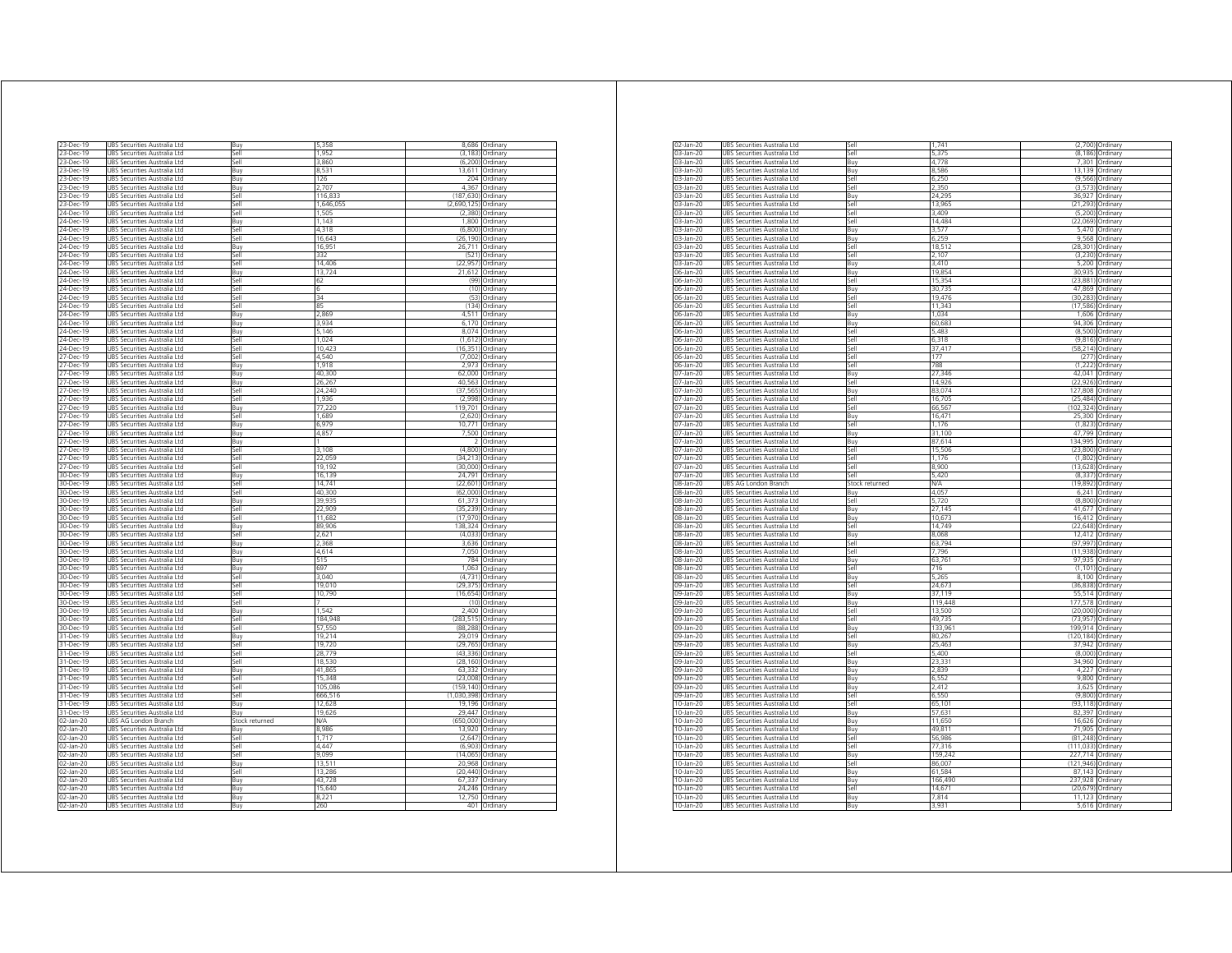| 10-Jan-20    | UBS Securities Australia Ltd           | Buy         | 30,316  | 43.045      | Ordinary        |
|--------------|----------------------------------------|-------------|---------|-------------|-----------------|
| 10-Jan-20    | UBS Securities Australia Ltd           | Buy         | 23,107  | 33,583      | Ordinary        |
| 10-Jan-20    | UBS Securities Australia Ltd           | Buy         | 86,174  | 121,877     | Ordinary        |
| 10-Jan-20    | UBS Securities Australia Ltd           | Buy         | 96,495  | 137,188     | Ordinary        |
| 10-Jan-20    | URS Securities Australia Etd           | ۱le7        | 9.570   | (13.633)    | Ordinary        |
| 10-Jan-20    | UBS Securities Australia Ltd           | sell        | 18.484  | (26.405)    | Ordinary        |
| 13-Jan-20    | JBS Securities Australia Ltd           | Buy         | 37,418  | 51.860      | Ordinary        |
| 13-Jan-20    | UBS Securities Australia Ltd           | Sell        | 34,079  | (47, 224)   | Ordinarv        |
| 13-Jan-20    | <b>JBS Securities Australia Ltd</b>    | Buy         | 24,033  | 33.253      | Ordinary        |
| 13-Jan-20    | <b>JBS Securities Australia Ltd</b>    | Sell        | 5.005   | (7,000)     | Ordinan         |
| 13-Jan-20    | JBS Securities Australia Ltd           | Sell        | 44.745  | (62 344     | Ordinary        |
|              |                                        |             |         |             |                 |
| 13-Jan-20    | JBS Securities Australia Ltd           | Buy         | 125,641 | 174,529     | Ordinary        |
| 13-Jan-20    | UBS Securities Australia Ltd           | Sell        | 77.198  | (106, 882)  | Ordinary        |
| 13-Jan-20    | UBS Securities Australia Ltd           | Buy         | 18.264  | 25.040      | Ordinary        |
| 13-Jan-20    | UBS Securities Australia Ltd           | .<br>Buy    | 23,938  | 33,050      | Ordinary        |
| 13-Jan-20    | JBS Securities Australia Ltd           | sell        | ,496    | (7,634)     | Ordinary        |
| 13-Jan-20    | UBS Securities Australia Ltd           | Buy         | 7.059   | 9.750       | Ordinary        |
| 13-Jan-20    | JBS Securities Australia Ltd           | Buy         | 7,631   | 10,486      | Ordinary        |
| 13-Jan-20    | URS Securities Australia Ltd           | <b>Buv</b>  | 7.242   | 9.954       | Ordinan         |
| 13-Jan-20    | <b>JRS</b><br>Securities Australia Ltd | Buy         |         | 70          | Ordinary        |
| 13-Jan-20    | UBS Securities Australia Ltd           | Buv         | 35,229  | 48,608      | Ordinary        |
| 13-Jan-20    | UBS Securities Australia Ltd           | Sell        | 5970    | (8.250)     | Ordinary        |
| $14$ -Jan-20 | UBS Securities Australia Ltd           | Sell        | 5660    | (7,805)     | Ordinary        |
| 14-Jan-20    | URS Securities Australia Etd           | <b>Buv</b>  | 38.608  | 53 364      | Ordinary        |
| 14-Jan-20    |                                        |             | 60.348  | 83.133      |                 |
|              | JBS Securities Australia Ltd           | Buy         |         |             | Ordinary        |
| 14-Jan-20    | <b>JBS</b><br>Securities Australia Ltd | 3uy         | 7.169   | 9.795       | Ordinary        |
| 14-Jan-20    | UBS Securities Australia Ltd           | Sell        | 14,500  | (20,000)    | Ordinarv        |
| 14-Jan-20    | JBS Securities Australia Ltd           | Sell        | 45,893  | (63)<br>166 | Ordinary        |
| 14-Jan-20    | JBS Securities Australia Ltd           | Buy         | 74,236  | 102 484     | Ordinary        |
| 14-Jan-20    | JBS Securities Australia Ltd           | Sell        | 15.938  | (22.060     | Ordinary        |
| 14-Jan-20    | UBS Securities Australia Ltd           | Buy         | 79,052  | 108,787     | Ordinary        |
| 14-Jan-20    | UBS Securities Australia Ltd           | Buy         | 4,100   | 5,695       | Ordinarv        |
| $14$ -Jan-20 | UBS Securities Australia Ltd           | Buy         | 6,293   | 8,600       | Ordinary        |
| 14-Jan-20    | JBS Securities Australia Ltd           | Buy         | 4,924   | 6,722       | Ordinary        |
| 14-Jan-20    | UBS Securities Australia Ltd           | Buy         | 12.228  | 16,702      | Ordinan         |
|              |                                        |             | 4 4 6 0 |             |                 |
| 14-Jan-20    | UBS Securities Australia Ltd           | Sell        | 46.592  | (6, 100)    | Ordinary        |
| 15-Jan-20    | UBS Securities Australia Ltd           | Buv         |         | 66,721      | Ordinary        |
| 15-Jan-20    | URS Securities Australia Ltd           | Sell        | 66.627  | (95 149)    | Ordinan         |
| 15-Jan-20    | UBS Securities Australia Ltd           | Buy         | 27,900  | 39,904      | Ordinary        |
| 15-Jan-20    | UBS Securities Australia Ltd           | Sell        | 49 914  | (70, 996)   | Ordinarv        |
| 15-Jan-20    | UBS Securities Australia Ltd           | Buy         | 198,797 | 283.959     | Ordinarv        |
| 15-Jan-20    | UBS Securities Australia Ltd           | آاھ؟        | 156,622 | (224, 032)  | Ordinary        |
| 15-Jan-20    | JBS Securities Australia Ltd           | 3uy         | 113,372 | 162,191     | Ordinary        |
| 15-Jan-20    | JBS Securities Australia Ltd           | sell        | 18.198  | (26,000)    | Ordinary        |
| 16-Jan-20    | UBS Securities Australia Ltd           | Sell        | 23, 487 | (33.616)    | Ordinary        |
| 16-Jan-20    | UBS Securities Australia Ltd           | Buy         | 40,805  | 58,683      | Ordinary        |
| 16-Jan-20    | UBS Securities Australia Ltd           | Buy         | 20,904  | 29,928      | Ordinary        |
| 16-Jan-20    | JBS Securities Australia Ltd           | Buy         | 130.447 | 186 854     | Ordinary        |
|              |                                        |             |         |             |                 |
| 16-Jan-20    | JBS Securities Australia Ltd           | Sell        | 50.738  | (72.747     | Ordinary        |
| 16-Jan-20    | UBS Securities Australia Ltd           | Sell        | 86,156  | (123, 561)  | Ordinary        |
| 16-Jan-20    | UBS Securities Australia Ltd           | Buv         | 40      | 56          | Ordinary        |
| 16-Jan-20    | UBS Securities Australia Ltd           | <b>Sell</b> | 35,062  | (50, 647)   | Ordinary        |
| 16-Jan-20    | JBS Securities Australia Ltd           | <b>Buv</b>  | 16      | 23          | Ordinary        |
| 16-Jan-20    | UBS Securities Australia Ltd           | <b>Sell</b> | 281,698 | (407 490    | Ordinan         |
| 16-Jan-20    | UBS Securities Australia Ltd           | Buy         | 7,422   | 10,629      | Ordinary        |
| 16-Jan-20    | JBS Securities Australia Ltd           | Buy         | 3.621   | 5.172       | Ordinarv        |
| 16-Jan-20    | <b>JBS Securities Australia Ltd</b>    | <b>Buv</b>  | 3554    | 5.114       | Ordinan         |
| 16-Jan-20    | JBS Securities Australia Ltd           | Sell        | 67      | (95)        | Ordinary        |
| $17$ -Jan-20 | UBS Securities Australia Ltd           | Buv         | 59.046  | 84,901      | Ordinary        |
| 17-Jan-20    | UBS Securities Australia Ltd           | Sell        | 46,060  | (66, 015)   | Ordinary        |
| 17-Jan-20    | UBS Securities Australia Ltd           | Buy         | 20,911  | 29,928      | Ordinary        |
| 17-Jan-20    | UBS Securities Australia Ltd           | Buy         | 10 500  | 15,000      | Ordinary        |
|              |                                        |             |         |             |                 |
| 17-Jan-20    | <b>JBS</b><br>Securities Australia Ltd | sell        | 10.500  | (15.000     | Ordinary        |
| 17-Jan-20    | UBS Securities Australia Ltd           | Sell        | 41,410  | (59 648     | Ordinary        |
| 17-Jan-20    | UBS Securities Australia Ltd           | Sell        | 50.257  | (71.956)    | Ordinan         |
| 17-Jan-20    | JBS Securities Australia Ltd           | Buy         | 93,402  | 133,887     | Ordinary        |
| 17-Jan-20    | JBS Securities Australia Ltd           | Sell        | 22.566  | (32.385     | Ordinary        |
| 17-Jan-20    | UBS Securities Australia Ltd           | Buy         | 25,381  | 36,268      | Ordinary        |
| 17-Jan-20    | UBS Securities Australia Ltd           | Buy         | 42      | 60          | Ordinary        |
| 17-Jan-20    | URS Securities Australia I td          | <b>Buv</b>  | 65 351  | 93 483      | Ordinary        |
| 17-Jan-20    | UBS Securities Australia Ltd           | Sell        | 30,378  | (43)<br>389 | Ordinary        |
| 17-Jan-20    | UBS Securities Australia Ltd           | sell        | 2.462   | 3<br>.505   | <b>Drdinary</b> |
|              |                                        |             |         | (82 194)    |                 |
| 17-Jan-20    | UBS Securities Australia Ltd           | <b>Sell</b> | 56,881  |             | Ordinan         |
| 17-Jan-20    | <b>IRS</b><br>Securities Australia Ltd | Buy         | 1,258   | 1,810       | Ordinan         |
| 20-Jan-20    | JBS Securities Australia Ltd           | <b>Buv</b>  | 24418   | 33 818      | Ordinan         |
| 20-Jan-20    | JBS Securities Australia Ltd           | Sell        | 43.263  | (60.002     | Ordinary        |
| 20-Jan-20    | JBS Securities Australia Ltd           | Buy         | 1,541   | 2,186       | Ordinary        |
| 20-Jan-20    | UBS Securities Australia Ltd           | Buy         | 13.680  | 19 100      | Ordinary        |
| 20-Jan-20    | UBS Securities Australia Ltd           | Buv         | 136,905 | 190,397     | Ordinary        |

| 20-Jan-20                 | UBS Securities Australia Ltd                                        | S۵l            | 65.789     |              | (90,968) Ordinary |
|---------------------------|---------------------------------------------------------------------|----------------|------------|--------------|-------------------|
| 20-Jan-20                 | UBS Securities Australia Ltd                                        | Sell           | 66,432     | (92.258)     | Ordinary          |
| 20-Jan-20                 | UBS Securities Australia Ltd                                        | Sell           | 11,828     | (16, 558)    | Ordinary          |
| 20-Jan-20                 | UBS Securities Australia Ltd                                        | Sell           | 95,720     | (133.501)    | Ordinary          |
| 20-Jan-20                 | JBS Securities Australia Ltd                                        | Buv            | 24,556     | 34,158       | Ordinary          |
| 20-Jan-20                 | JBS Securities Australia Ltd                                        | Buv            | 7.685      | 10.672       | Ordinary          |
| 20-Jan-20                 | JBS Securities Australia Ltd                                        | Buy            | 22,920     | 31,868       | Ordinary          |
| 20-Jan-20                 | JBS Securities Australia Ltd                                        | Buy            | 8,647      | 12,009       | Ordinary          |
| 20-Jan-20                 | UBS Securities Australia Ltd                                        | <b>Sell</b>    | 29.202     | (40, 625)    | Ordinary          |
| 21-Jan-20                 | UBS AG London Branch                                                | Stock returned | <b>N/A</b> | (200, 000)   | Ordinan           |
| 21-Jan-20                 | UBS AG London Branch                                                | Stock returned | ΝA         | (255,000)    | Ordinary          |
| 21-Jan-20                 | URS Securities Australia I td                                       | Buy            | 74.771     | 105.855      | Ordinarv          |
| 21-Jan-20                 | UBS Securities Australia Ltd                                        | Sell           | 43.497     | (61.334)     | Ordinary          |
| 21-Jan-20                 | UBS Securities Australia Ltd                                        | Buy            | 33,883     | 47,695       | Ordinary          |
| 21-Jan-20                 | UBS Securities Australia Ltd                                        | Sell           | 108.098    | (152, 929)   | Ordinary          |
| 21-Jan-20                 | UBS Securities Australia Ltd                                        | Sell           | 21,021     | (29, 460)    | Ordinary          |
| 21-Jan-20                 | JBS Securities Australia Ltd                                        | Buy            | 132,108    | 186,764      | Ordinary          |
| 21-Jan-20                 | JBS Securities Australia Ltd                                        | Buy            |            |              | Ordinary          |
| 21-Jan-20                 | UBS Securities Australia Ltd                                        | Sell           | 41,659     | (59,002)     | Ordinary          |
| 21-Jan-20                 | UBS Securities Australia Ltd                                        | Sell           | 7.806      | (10, 843)    | Ordinan           |
| 21-Jan-20                 | UBS Securities Australia Ltd                                        | Buy            | 4,556      | 6,372        | Ordinary          |
| 21-Jan-20                 | URS Securities Australia I td                                       | <b>Buv</b>     | 19.290     | 26.902       | Ordinan           |
| 21-Jan-20                 | UBS Securities Australia Ltd                                        | Buy            | 8,580      | 11.927       | Ordinary          |
| 21-Jan-20                 | JBS Securities Australia Ltd                                        | Buy            | 7,808      | 10,843       | Ordinary          |
| 21-Jan-20                 | UBS Securities Australia Ltd                                        | Buy            | 25,750     | 36,095       | Ordinary          |
| 21-Jan-20                 | JBS Securities Australia Ltd                                        | اامک           | 6417       | (8,883)      | Ordinary          |
| 21-Jan-20                 | JBS Securities Australia Ltd                                        | Sell           | 31,939     | (44, 951)    | Ordinary          |
| 21-Jan-20                 | JBS Securities Australia Ltd                                        | sell           | 49,200     | (70114)      | Ordinary          |
| 21-Jan-20                 | UBS Securities Australia Ltd                                        | Sell           | 91,061     | (129, 769)   | Ordinarv          |
| 22-Jan-20                 | UBS Securities Australia Ltd                                        | Buy            | 21574      | 31,004       | Ordinary          |
| 22-Jan-20                 | UBS Securities Australia Ltd                                        | Sell           | 18,511     | (26, 470)    | Ordinary          |
| 22-Jan-20                 | <b>UBS Securities Australia Ltd</b>                                 | <b>Bu</b>      | 27.863     | 39.904       | Ordinan           |
| 22-Jan-20                 | UBS Securities Australia Ltd                                        | <b>Sell</b>    | 35,858     | (51 508      | Ordinary          |
| 22-Jan-20                 | UBS Securities Australia Ltd                                        | Sell           | 33,364     | (47, 875)    | Ordinary          |
| 22-Jan-20                 | UBS Securities Australia Ltd                                        | Buy            | 57.886     | 83.008       | Ordinan           |
| 22-Jan-20                 | UBS Securities Australia Ltd                                        | <b>Sell</b>    | 10,701     | (15, 397)    | Ordinary          |
| 23-Jan-20                 | UBS Securities Australia Ltd                                        | Sell           | 31.392     | (45, 377)    | Ordinary          |
| 23-Jan-20                 | JBS Securities Australia Ltd                                        | Buy            | 17,548     | 25,494       | Ordinary          |
| 23-Jan-20                 | UBS Securities Australia Ltd                                        | Buy            | 6.924      | 9,977        | Ordinary          |
| 23-Jan-20                 | UBS Securities Australia Ltd                                        | Sell           | 20 941     | (30, 681)    | Ordinary          |
| 23-Jan-20                 | UBS Securities Australia Ltd                                        | Buy            | 34,221     | 50,000       | Ordinan           |
| 23-Jan-20                 | UBS Securities Australia Ltd                                        | Buy            | 66 659     | 96,291       | Ordinary          |
| 23-Jan-20                 | UBS Securities Australia Ltd                                        | Sell           | 24,375     | (35,041)     | Ordinary          |
| $23 - Jan-20$             | JBS Securities Australia Ltd                                        | Sell           | 41.406     | (60.006)     | Ordinary          |
| 23-Jan-20                 | JBS Securities Australia Ltd                                        | Sell           | 28,007     | (40, 298)    | Ordinary          |
|                           |                                                                     |                | 1          | $\mathbf{1}$ | Ordinary          |
| $23$ -Jan-20<br>23-Jan-20 | JBS Securities Australia Ltd<br><b>JRS Securities Australia Ltd</b> | Buy<br>Buv     | 466        | 673          | Ordinary          |
| 23-Jan-20                 | JBS Securities Australia Ltd                                        | Buy            | 1,065      | 1,532        | Ordinary          |
|                           |                                                                     |                | 5.964      |              |                   |
| 23-Jan-20                 | JBS Securities Australia Ltd                                        | Buy            |            | 8,547        | Ordinary          |
| 24-Jan-20                 | UBS Securities Australia Ltd                                        | Sell           | 41,925     | (60, 694)    | Ordinarv          |
| 24-Jan-20                 | UBS Securities Australia Ltd                                        | Buy            | 49.930     | 72,695       | Ordinary          |
| 24-Jan-20                 | UBS Securities Australia Ltd                                        | Sell           | 34,029     | (49, 850)    | Ordinary          |
| 24-Jan-20                 | URS Securities Australia I td                                       | <b>Bu</b>      | 179.848    | 261.044      | Ordinary          |
| 24-Jan-20                 | UBS Securities Australia Ltd                                        | lle?           | 85,052     | (123 106)    | Ordinary          |
| 24-Jan-20                 | UBS Securities Australia Ltd                                        | Sell           | 87,236     | (127.182)    | Ordinary          |
| 24-Jan-20                 | UBS Securities Australia Ltd                                        | Sell           | 12,125     | (17,700)     | Ordinary          |
| 24-Jan-20                 | UBS Securities Australia Ltd                                        | Buy            | 7074       | 10,360       | Ordinary          |
| 24-Jan-20                 | JBS Securities Australia Ltd                                        | Buy            | 48,422     | 70,028       | Ordinary          |
| 24-Jan-20                 | JBS Securities Australia Ltd                                        | Buy            | 12,438     | 18,049       | Ordinary          |
| 24-Jan-20                 | UBS Securities Australia Ltd                                        | Buv            | 7,490      | 10,817       | Ordinary          |
| 24-Jan-20                 | UBS Securities Australia Ltd                                        | Sell           | 12 12 5    | (17, 600)    | Ordinary          |
| 28-Jan-20                 | UBS Securities Australia Ltd                                        | Buy            | 203,889    | 330,522      | Ordinary          |
| 28-Jan-20                 | <b>UBS Securities Australia Ltd</b>                                 | <b>Sell</b>    | 181,027    | (292, 860)   | Ordinan           |
| 28-Jan-20                 | UBS Securities Australia Ltd                                        | lle?           | 63,686     | (99 440      | Ordinary          |
| 28-Jan-20                 | JBS Securities Australia Ltd                                        | Sell           | 330,792    | (534.612     | Ordinary          |
| 28-Jan-20                 | UBS Securities Australia Ltd                                        | Sell           | 116,899    | (189.723)    | Ordinary          |
| 28-Jan-20                 | UBS Securities Australia Ltd                                        | Buy            | 447,617    | 724,335      | Ordinary          |
| 28-Jan-20                 | JBS Securities Australia Ltd                                        | Buy            | 5.416      | 8.425        | Ordinary          |
| 28-Jan-20                 | JBS Securities Australia Ltd                                        | Buy            | 2,362      | 3,631        | Ordinary          |
| 28-Jan-20                 | UBS Securities Australia Ltd                                        | Buy            | 1,006      | 1,570        | Ordinary          |
| 28-Jan-20                 | UBS Securities Australia Ltd                                        | Buy            | 16,502     | 25,842       | Ordinary          |
| 28-Jan-20                 | UBS Securities Australia Ltd                                        | Buy            | 63,936     | 101,610      | Ordinary          |
| 28-Jan-20                 | UBS Securities Australia Ltd                                        | Buy            | 43,206     | 67,085       | Ordinary          |
| 28-Jan-20                 | UBS Securities Australia Ltd                                        | Buy            | 8,167      | 13,148       | Ordinary          |
| 28-Jan-20                 |                                                                     | lle?           | 15.645     | (24.706)     | Ordinary          |
|                           | UBS Securities Australia Ltd                                        |                |            |              |                   |
| 29-Jan-20                 | UBS Securities Australia Ltd                                        | Buy            | 49.660     | 79.585       | Ordinary          |
| 29-Jan-20                 | UBS Securities Australia Ltd                                        | Sell           | 44,144     | (70, 504)    | Ordinary          |
| 29-Jan-20                 | URS Securities Australia I td                                       | <b>B</b> un    | 65,350     | 104.479      | Ordinary          |
| 29-Jan-20                 | <b>UBS Securities Australia Ltd</b>                                 | <b>Sell</b>    | 19,905     |              | (31,974) Ordinary |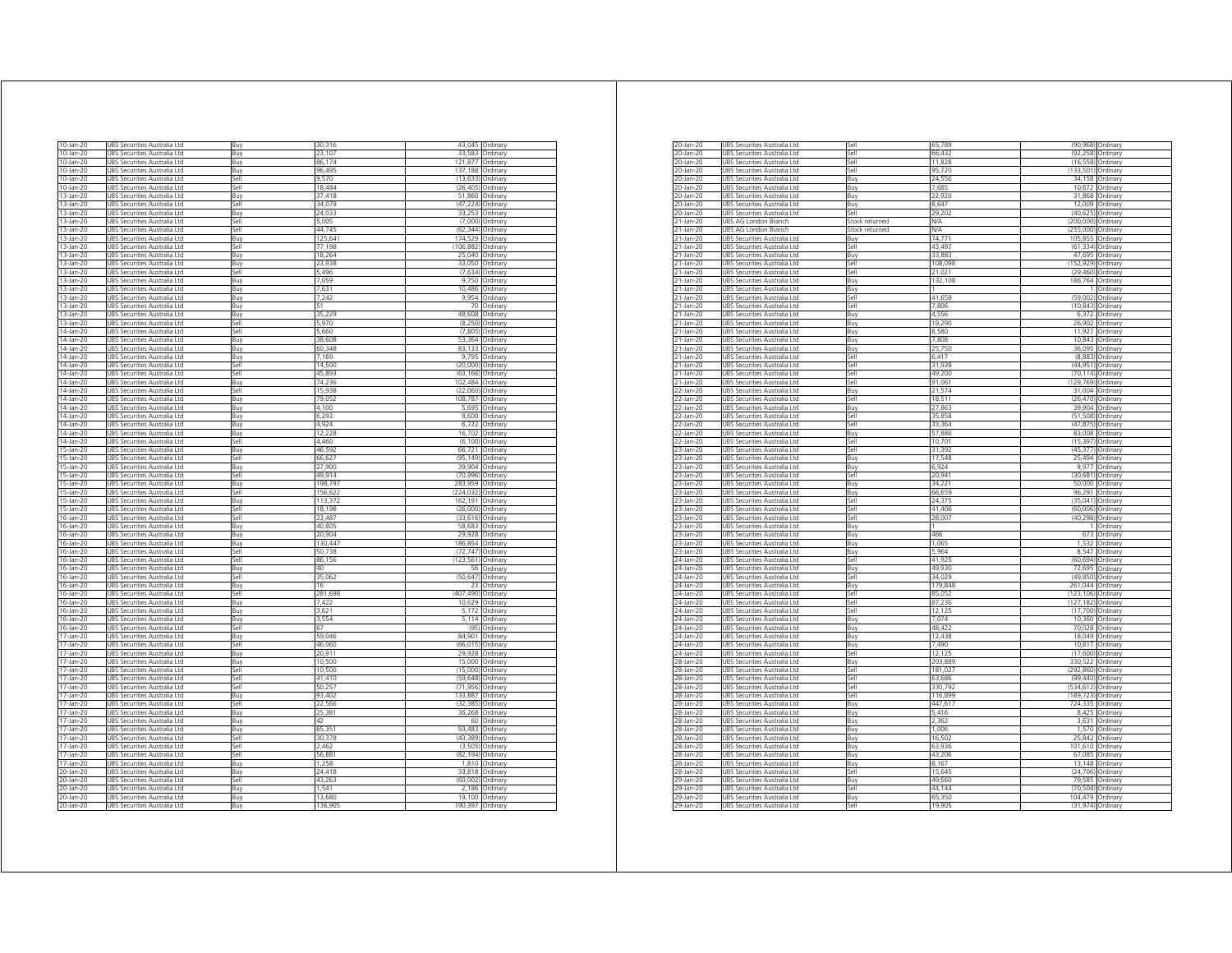| 29-Jan-20 | UBS Securities Australia Ltd        | Sell        | 52,83   | (84, 505)   | Ordinary |
|-----------|-------------------------------------|-------------|---------|-------------|----------|
| 29-Jan-20 | UBS Securities Australia Ltd        | Sell        | 73,949  | (117,900)   | Ordinary |
| 29-Jan-20 | UBS Securities Australia Ltd        | Sell        | 6,737   | (10.818)    | Ordinary |
| 29-Jan-20 | UBS Securities Australia Ltd        | آاھ؟        | 3,717   | (5, 947)    | Ordinan  |
| 9-Jan-20  | <b>JBS Securities Australia Ltd</b> | Sell        | 398     | (640)       | Ordinary |
| 29-Jan-20 | JBS Securities Australia Ltd        | sell        | 917     | (1, 473)    | Ordinary |
| 9-Jan-20  |                                     | sell        |         | (17, 817)   | Ordinary |
|           | UBS Securities Australia Ltd        |             | 11,135  |             |          |
| 29-Jan-20 | UBS Securities Australia Ltd        | Buv         | 996     | 1.600       | Ordinan  |
| 30-Jan-20 | UBS Securities Australia Ltd        | Buy         | 33,790  | 55,013      | Ordinary |
| 30-Jan-20 | URS Securities Australia I td       | <b>Sell</b> | 47 479  | (76990)     | Ordinan  |
| 30-Jan-20 | UBS Securities Australia Ltd        | Sell        | 18.450  | (30.000)    | Ordinary |
| 30-Jan-20 | UBS Securities Australia Ltd        | Buy         | 85.490  | 138.600     | Ordinary |
| 30-Jan-20 | UBS Securities Australia Ltd        | Sell        | 52.807  | (85, 602)   | Ordinary |
| 30-Jan-20 |                                     | ۱le7        | 17.835  | (28.998     |          |
|           | UBS Securities Australia Ltd        |             |         |             | Ordinary |
| 30-Jan-20 | UBS Securities Australia Ltd        | <b>Buy</b>  | 4,424   | 7,194       | Ordinary |
| 30-Jan-20 | JBS Securities Australia Ltd        | sell        | 39.55   | (64, 284)   | Ordinary |
| 30-Jan-20 | UBS Securities Australia Ltd        | Sell        | 20,738  | (33, 862)   | Ordinary |
| 30-Jan-20 | UBS Securities Australia Ltd        | Sell        | 4.387   | (6,992)     | Ordinary |
| 30-Jan-20 | URS Securities Australia I td       | Sell        | 15.390  | (25.009)    | Ordinan  |
| 30-Jan-20 | JBS Securities Australia Ltd        | Sell        | 12,455  | (20, 253)   | Ordinary |
| 30-Jan-20 | UBS Securities Australia Ltd        | Buv         | 6,534   | 10,590      | Ordinan  |
|           |                                     |             |         |             |          |
| 31-Jan-20 | UBS Securities Australia Ltd        | Buy         | 15,245  | 24,903      | Ordinary |
| 31-Jan-20 | UBS Securities Australia Ltd        | ile?        | 38 463  | (61, 988)   | Ordinary |
| 31-Jan-20 | URS Securities Australia Etd        | lle         | 39 388  | (64 045)    | Ordinarv |
| 31-Jan-20 | JBS Securities Australia Ltd        | <b>Buy</b>  | 132.847 | 216,082     | Ordinary |
| 31-Jan-20 | Securities Australia Ltd            | sell        | 57.554  | (93)<br>317 | Ordinary |
| 31-Jan-20 | UBS Securities Australia Ltd        | Sell        | 3715    | (5, 979)    | Ordinary |
|           |                                     | Sell        | 63.517  | (102 800    |          |
| 31-Jan-20 | UBS Securities Australia Ltd        |             |         |             | Ordinary |
| 31-Jan-20 | UBS Securities Australia Ltd        | ۱le7        | 23.096  | (37528)     | Ordinary |
| 31-Jan-20 | UBS Securities Australia Ltd        | <b>Sell</b> | 17.358  | (28.038     | Ordinary |
| 31-Jan-20 | UBS Securities Australia Ltd        | Sell        | 356     | (576)       | Ordinary |
| 31-Jan-20 | UBS Securities Australia Ltd        | Buy         | 6,681   | 10.907      | Ordinary |
| 03-Feb-20 | UBS Securities Australia Ltd        | Buy         | 58,868  | 100,320     | Ordinary |
| 03-Feb-20 | JBS Securities Australia Ltd        | iell        | 73.88   | 124 980     | Ordinary |
|           |                                     |             |         |             |          |
| 03-Feb-20 | UBS Securities Australia Ltd        | sell        | 159,91  | (270, 318)  | Ordinan  |
| 03-Feb-20 | UBS Securities Australia Ltd        | Sell        | 36.198  | (61.989     | Ordinary |
| 03-Feb-20 | UBS Securities Australia Ltd        | Buy         | 106,728 | 181,124     | Ordinary |
| 03-Feb-20 | URS Securities Australia I td       | Buv         | 16.200  | 27.695      | Ordinan  |
| 03-Feb-20 | UBS Securities Australia Ltd        | Sell        | 74,415  | 126,900     | Ordinan  |
| 03-Feb-20 | UBS Securities Australia Ltd        | Buv         | 4,583   | 7,800       | Ordinan  |
|           |                                     |             |         |             |          |
| 03-Feb-20 | UBS Securities Australia Ltd        | Sell        | 1,578   | (2,733)     | Ordinary |
| 03-Feb-20 | UBS Securities Australia Ltd        | ile?        | 8.082   | (13, 735)   | Ordinary |
| 03-Feb-20 | UBS Securities Australia Ltd        | sell        | 44,396  | (75.623)    | Ordinary |
| 03-Feb-20 | JBS Securities Australia Ltd        | sell        | 2.677   | (4,536)     | Ordinary |
| 03-Feb-20 | UBS Securities Australia Ltd        | Sell        | 116,340 | (193,289    | Ordinary |
| 04-Feb-20 | UBS Securities Australia Ltd        | Buy         | 17,822  | 30,204      | Ordinan  |
| 04-Feb-20 | UBS Securities Australia Ltd        | Sell        | 14,746  | (24, 963)   | Ordinan  |
| 04-Feb-20 | UBS Securities Australia Ltd        | Buy         | 29.750  | 50,000      | Ordinary |
|           |                                     |             |         |             |          |
| 04-Feb-20 | UBS Securities Australia Ltd        | Buy         | 62.267  | 105.666     | Ordinary |
| 04-Feb-20 | UBS Securities Australia Ltd        | Sell        | 13,736  | (23, 321)   | Ordinary |
| 04-Feb-20 | UBS Securities Australia Ltd        | ا∣م؟        | 1.110   | (1,882)     | Ordinarv |
| 04-Feb-20 | UBS Securities Australia Ltd        | sell        | 13,951  | (23, 646)   | Ordinary |
| 04-Feb-20 | JBS Securities Australia Ltd        | sell        | 18,456  | (31)<br>228 | Ordinary |
| 04-Feb-20 | UBS Securities Australia Ltd        | 5ell        | 969     | (1, 642)    | Ordinan  |
| 04-Feb-20 | UBS Securities Australia Ltd        | Sell        | 12,074  | (20, 505)   | Ordinary |
|           | UBS Securities Australia Ltd        | Sell        | 8801    |             |          |
| 04-Feb-20 |                                     |             |         | (14, 903)   | Ordinan  |
| 04-Feb-20 | URS Securities Australia Etd        | <b>Buv</b>  | 2.021   | 3.428       | Ordinan  |
| 04-Feb-20 | UBS Securities Australia Ltd        | Sell        | 885,000 | (1,500,000) | Ordinary |
| 05-Feb-20 | UBS Securities Australia Ltd        | Buv         | 25,065  | 42,521      | Ordinan  |
| 05-Feb-20 | UBS Securities Australia Ltd        | Sell        | 22,238  | (37, 688)   | Ordinary |
| 05-Feb-20 | UBS Securities Australia Ltd        | Buy         | 75,172  | 127,521     | Ordinary |
| 05-Feb-20 | JBS Securities Australia Ltd        | sell        | 73 973  | (125, 369)  | Ordinary |
|           |                                     | sell        |         | (959        |          |
| 05-Feb-20 | JBS Securities Australia Ltd        |             | 566     | 2966        | Ordinary |
| 05-Feb-20 | UBS Securities Australia Ltd        | Buy         | 1,751   |             | Ordinary |
| 05-Feb-20 | UBS Securities Australia Ltd        | Buy         | 705     | 1.200       | Ordinan  |
| 05-Feb-20 | UBS Securities Australia Ltd        | Sell        | 9,906   | (16, 790)   | Ordinary |
| 05-Feb-20 | JBS Securities Australia Ltd        | lle?        | 20.998  | (35.539     | Ordinary |
| 05-Feb-20 | UBS Securities Australia Ltd        | Sell        | 55,785  | (94, 673)   | Ordinary |
| 05-Feb-20 | UBS Securities Australia Ltd        | Sell        | 1,582   | (2,684)     | Ordinary |
| 06-Feb-20 | URS Securities Australia Etd        | Buy         | 10.230  | 17.015      | Ordinary |
|           |                                     |             |         | (17537      |          |
| 06-Feb-20 | UBS Securities Australia Ltd        | Sell        | 10,572  |             | Ordinary |
| 06-Feb-20 | JBS Securities Australia Ltd        | 3uy         | 13.758  | 22.634      | Drdinary |
| 06-Feb-20 | UBS Securities Australia Ltd        | 5ell        | 12 106  | (19 972     | Ordinan  |
| 06-Feb-20 | UBS Securities Australia Ltd        | Buy         | 64,214  | 106,938     | Ordinan  |
| 06-Feb-20 | UBS Securities Australia Ltd        | Sell        | 110 948 | (184 623)   | Ordinan  |
| 06-Feb-20 | UBS Securities Australia Ltd        | Sell        | 32.929  | (54.800)    | Ordinan  |
| 06-Feb-20 | UBS Securities Australia Ltd        | Sell        | 1,311   | (2, 185)    | Ordinary |
| 06-Feb-20 | UBS Securities Australia Ltd        | 5ell        | 4.110   |             | Ordinary |
|           |                                     |             |         | (6, 766)    |          |
| 06-Feb-20 | UBS Securities Australia Ltd        | Sell        | 16.679  | (27, 631)   | Ordinary |

| 06-Feb-20              | UBS Securities Australia Ltd                                 | Buv          | 790              | 1300                | Ordinary             |
|------------------------|--------------------------------------------------------------|--------------|------------------|---------------------|----------------------|
| 07-Feb-20              | UBS Securities Australia Ltd                                 | Buy          | 33.569           | 57 171              | Ordinary             |
| 07-Feb-20              | UBS Securities Australia Ltd                                 | Sell         | 19,592           | (33, 202)           | Ordinary             |
| 07-Feb-20              | UBS Securities Australia Ltd                                 | Buy          | 151.901          | 256,546             | Ordinary             |
| 07-Feb-20              | UBS Securities Australia Ltd                                 | Sell         | 139,019          | (234, 920)          | Ordinary             |
| 07-Feb-20              | <b>JRS Securities Australia Ltd</b>                          | Sell         | 17,164           | (28.788)            | Ordinary             |
| 10-Feb-20              | JBS Securities Australia Ltd                                 | Buy          | 10,480           | 18.080              | Ordinary             |
| 10-Feb-20              | JBS Securities Australia Ltd                                 | sell         | 14,893           | (25, 512)           | Ordinary             |
|                        |                                                              |              |                  |                     |                      |
| 10-Feb-20              | UBS Securities Australia Ltd                                 | Buv          | 12,481           | 21,335              | Ordinarv             |
| 10-Feb-20              | UBS Securities Australia Ltd                                 | Sell         | 25.199           | (43.348)            | Ordinary             |
| 10-Feb-20              | JBS Securities Australia Ltd                                 | Buy          | 61,419           | 105,439             | Ordinary             |
| 10-Feb-20              | URS Securities Australia I td                                | <b>Sell</b>  | 26.255           | (45, 121)           | Ordinan              |
| 10-Feb-20              | UBS Securities Australia Ltd                                 | Sell         | 901              | (1534)              | Ordinary             |
| 10-Feb-20              | UBS Securities Australia Ltd                                 | Sell         | 209,250          | (357.867            | Ordinary             |
| 11-Feb-20              | UBS Securities Australia Ltd                                 | Sell         | 23,738           | (40, 353)           | Ordinary             |
| 11-Feb-20              | UBS Securities Australia Ltd                                 | Buy          | 19,414           | 33,099              | Ordinary             |
| 11-Feb-20              | JBS Securities Australia Ltd                                 | <b>I</b> le2 | 47.239           | (80.595)            | Ordinary             |
| 11-Feb-20              | JBS Securities Australia Ltd                                 | Buy          | 97,573           | 165,880             | Ordinary             |
| 11-Feb-20              | JBS Securities Australia Ltd                                 | Sell         | 11,774           | (19,986)            | Ordinary             |
| 11-Feb-20              | UBS Securities Australia Ltd                                 | Buv          | 44,420           | 75 393              | Ordinary             |
|                        |                                                              |              |                  |                     |                      |
| 12-Feb-20              | UBS Securities Australia Ltd                                 | Sell         | 44,851           | (76, 237)           | Ordinary             |
| 12-Feb-20              | JBS Securities Australia Ltd                                 | Buv          | 30,344           | 51,654              | Ordinary             |
| 12-Feb-20              | UBS Securities Australia Ltd                                 | Buy          | 40,689           | 69 190              | Ordinary             |
| 12-Feb-20              | JBS Securities Australia Ltd                                 | <b>Sell</b>  | 46,183           | 78.832              | Ordinary             |
| 12-Feb-20              | UBS Securities Australia Ltd                                 | Sell         | 25,200           | (42, 910)           | Ordinary             |
| 12-Feb-20              | UBS Securities Australia Ltd                                 | Sell         | 303              | (511)               | Ordinary             |
| 13-Feb-20              | JBS Securities Australia Ltd                                 | Buy          | 22,124           | 37.487              | Ordinary             |
| 13-Feb-20              | JBS Securities Australia Ltd                                 | sell         | 17.545           | (29.604             | Ordinary             |
| 13-Feb-20              | JBS Securities Australia Ltd                                 | Buy          | 20,825           | 35,000              | Ordinary             |
| 13-Feb-20              | <b>JRS</b><br>Securities Australia Ltd                       | <b>Sell</b>  | 55.759           | (93)<br>993         | Ordinary             |
| 13-Feb-20              | UBS Securities Australia Ltd                                 | Buy          | 95,640           | 161,775             | Ordinary             |
| 13-Feb-20              |                                                              |              | 40 101           | (67782)             |                      |
|                        | UBS Securities Australia Ltd                                 | Sell         |                  |                     | Ordinan              |
| 14-Feb-20              | UBS Securities Australia Ltd                                 | Sell         | 23,255           | (39, 742)           | Ordinary             |
| 14-Feb-20              | URS Securities Australia Ltd                                 | <b>Bu</b>    | 24.004           | 41 188              | Ordinan              |
| 14-Feb-20              | UBS Securities Australia Ltd                                 | Sell         | 146              | (250)               | Ordinary             |
| 14-Feb-20              | UBS Securities Australia Ltd                                 | Buy          | 48,770           | 83,134              | Ordinary             |
| 14-Feb-20              | UBS Securities Australia Ltd                                 | Buy          | 21,823           | 37 439              | Ordinary             |
| 14-Feb-20              | URS Securities Australia Ltd                                 | Sell         | 170              | (295                | Ordinary             |
| 14-Feb-20              | JBS Securities Australia Ltd                                 | Buy          | 101,42           | 174,320             | Ordinary             |
| 14-Feb-20              | JBS Securities Australia Ltd                                 | <b>Sell</b>  | 68,874           | (118, 229)          | Ordinary             |
| 14-Feb-20              | UBS Securities Australia Ltd                                 | Sell         | 926              | (1,573)             | Ordinary             |
| 14-Feb-20              | UBS Securities Australia Ltd                                 | Buy          | 14,748           | 24.927              | Ordinary             |
| 14-Feb-20              | UBS Securities Australia Ltd                                 | Buy          | 1,021            | 1,723               | Ordinary             |
|                        |                                                              |              |                  | 19.846              |                      |
| 14-Feb-20              | UBS Securities Australia Ltd                                 | Buy          | 11,66            |                     | Ordinary             |
| 14-Feb-20              | UBS Securities Australia Ltd                                 | Buy          | 360              | 624                 | Ordinary             |
| 14-Feb-20              | UBS Securities Australia Ltd                                 | Sell         | 2,475,405        | (4, 195, 601)       | Ordinary             |
| 14-Feb-20              | JBS Securities Australia Ltd                                 | Sell         | 586.912          | (1,000,000)         | Ordinan              |
| 17-Feb-20              | JBS Securities Australia Ltd                                 | Sell         | 16,886           | (28, 211)           | Ordinary             |
| 17-Feb-20              | JBS Securities Australia Ltd                                 | <b>Buv</b>   | 21.305           | 35.747              | Ordinary             |
| 17-Feb-20              | JBS Securities Australia Ltd                                 | <b>Sell</b>  | 49               | (82)                | Ordinary             |
| 17-Feb-20              | <b>JBS</b><br>Securities Australia Ltd                       | Buy          | 29,906           | 49.880              | Ordinary             |
| 17-Feb-20              | UBS Securities Australia Ltd                                 | Sell         | 14               | (74)                | Ordinarv             |
| 17-Feb-20              | UBS Securities Australia Ltd                                 | <b>Sell</b>  | 45,900           | (76,600)            | Ordinan              |
| 17-Feb-20              | UBS Securities Australia Ltd                                 | Buy          | 28,975           | 48,350              | Ordinan              |
| 17-Feb-20              | UBS Securities Australia Ltd                                 | Sell         | 38.557           | (64 888             | Ordinary             |
| 17-Feb-20              | UBS Securities Australia Ltd                                 | Buy          | 19,031           | 31,803              | Ordinary             |
|                        |                                                              |              |                  |                     |                      |
| 17-Feb-20              | UBS Securities Australia Ltd                                 | Sell         | 96               | (162)               | Ordinary             |
| 17-Feb-20              | UBS Securities Australia Ltd                                 | Sell         | 6,900            | (11, 675)           | Ordinary             |
| 17-Feb-20              | JBS Securities Australia Ltd                                 | <b>I</b> le2 | 497              | (842)               | Ordinary             |
| 17-Feb-20              | UBS Securities Australia Ltd                                 | <b>Sell</b>  | 4,580            | (7, 730)            | Ordinary             |
| 17-Feb-20              | JBS Securities Australia Ltd                                 | Buy          | 542,72           | 919,876             | Ordinary             |
| 18-Feb-20              | UBS Securities Australia Ltd                                 | Buy          | 12,655           | 21,397              | Ordinary             |
| 18-Feb-20              | UBS Securities Australia Ltd                                 | Sell         | 7,132            | (12,090)            | Ordinary             |
| 18-Feb-20              | UBS Securities Australia Ltd                                 | Sell         | 51               | (86)                | Ordinan              |
| 18-Feb-20              | UBS Securities Australia Ltd                                 | Buy          | 19,665           | 33 254              | Ordinary             |
| 18-Feb-20              | UBS Securities Australia Ltd                                 | Sell         | 20,655           | (34, 592)           | Ordinary             |
| 18-Feb-20              | UBS Securities Australia Ltd                                 | Buy          | 44,666           | 76,222              | Ordinary             |
| 18-Feb-20              |                                                              | Sell         | 22,119           | (37, 602)           | Ordinary             |
|                        | <b>JBS Securities Australia Ltd</b>                          |              |                  |                     |                      |
| 18-Feb-20              | JBS Securities Australia Ltd                                 | <b>I</b> le2 | 7,040            | (12,061)            | Ordinary             |
| 18-Feb-20              | JBS Securities Australia Ltd                                 | <b>Sell</b>  | 1,056            | (1,773)             | Ordinary             |
| 18-Feb-20              | JBS Securities Australia Ltd                                 | Buy          | 1,450,000        | 2.500.000           | Ordinary             |
| 19-Feb-20              | UBS Securities Australia Ltd                                 | Sell         | 20,029           | (34, 081)           | Ordinary             |
| 19-Feb-20              | UBS Securities Australia Ltd                                 | Buy          | 6,265            | 10,711              | Ordinary             |
| 19-Feb-20              | UBS Securities Australia Ltd                                 | Sell         | 9,238            | (15, 435)           | Ordinary             |
| 19-Feb-20              | UBS Securities Australia Ltd                                 | Sell         | 19               | (33)                | Ordinan              |
| 19-Feb-20              | UBS Securities Australia Ltd                                 | Sell         | 21.26            | (36.657             | Ordinan              |
| 19-Feb-20              | UBS Securities Australia Ltd                                 | Buv          | 13,815           | 23,744              | Ordinary             |
|                        |                                                              |              |                  |                     |                      |
|                        |                                                              |              |                  |                     |                      |
| 19-Feb-20<br>19-Feb-20 | UBS Securities Australia Ltd<br>UBS Securities Australia Ltd | Buv<br>Sell  | 52 992<br>40.239 | 89,892<br>(68, 348) | Ordinary<br>Ordinary |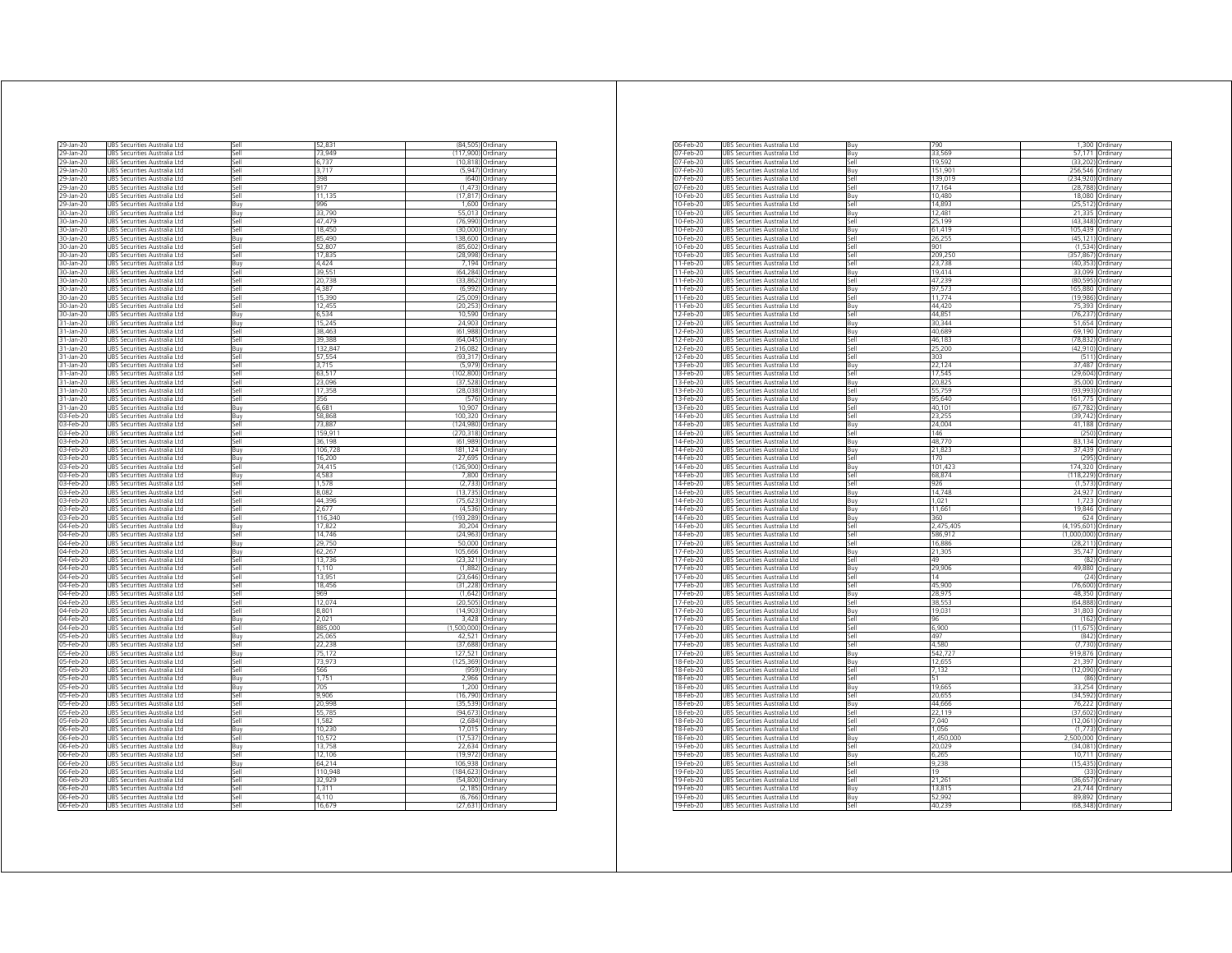| 19-Feb-20 | UBS Securities Australia Ltd           | Sell           | 11.056         |                    | (18.673) Ordinary |
|-----------|----------------------------------------|----------------|----------------|--------------------|-------------------|
| 19-Feb-20 | UBS Securities Australia Ltd           | Buv            | 2.514          |                    | 4.362 Ordinary    |
| 19-Feb-20 | UBS Securities Australia Ltd           | Sell           | 3,797          |                    | (6,381) Ordinary  |
| 19-Feb-20 | UBS Securities Australia Ltd           | Sell           | 4,798          | (7, 931)           | Ordinan           |
| 19-Feb-20 | JBS Securities Australia Ltd           | ۱le7           | 719            | (1, 246)           | Ordinary          |
| 19-Feb-20 | UBS Securities Australia Ltd           | Sell           | 3,732          | (6, 273)           | Ordinary          |
| 19-Feb-20 | UBS Securities Australia Ltd           | Sell           | 13,182         | (22, 157)          | Ordinary          |
|           |                                        | Sell           | 948            |                    |                   |
| 19-Feb-20 | UBS Securities Australia Ltd           |                |                | (1,628)            | Ordinan           |
| 19-Feb-20 | UBS Securities Australia Ltd           | Sell           | 14,89          | (25, 950)          | Ordinary          |
| 19-Feb-20 | JBS Securities Australia Ltd           | Buy            | 866            | 1500               | Ordinary          |
| 19-Feb-20 | UBS Securities Australia Ltd           | Sell           | 234,286        | (400,000) Ordinary |                   |
| 20-Feb-20 | UBS Securities Australia Ltd           | Sell           | 72.043         | (114, 689)         | Ordinary          |
| 20-Feb-20 | UBS Securities Australia Ltd           | Buv            | 55.362         | 88,438             | Ordinary          |
|           |                                        |                |                |                    |                   |
| 20-Feb-20 | UBS Securities Australia Ltd           | Sell           | 3.263          | (5.210)            | Ordinary          |
| 20-Feb-20 | JBS Securities Australia Ltd           | <b>Sell</b>    | 17             | (27)               | Ordinary          |
| 0-Feb-20  | JBS Securities Australia Ltd           | Buv            | 635            | 1,000              | Ordinan           |
| 20-Feb-20 | UBS Securities Australia Ltd           | Sell           | 14.907         | (23, 791)          | Ordinary          |
| 20-Feb-20 | UBS Securities Australia Ltd           | Sell           | 56 921         | (90715)            | Ordinary          |
| 20-Feb-20 | UBS Securities Australia Ltd           | <b>Buv</b>     | 76,028         | 120 985            | Ordinan           |
|           |                                        |                |                |                    |                   |
| 20-Feb-20 | UBS Securities Australia Ltd           | Sell           | 85.905         | (137.579)          | Ordinan           |
| 20-Feb-20 | UBS Securities Australia Ltd           | Sell           |                |                    | $(11)$ Ordinary   |
| 20-Feb-20 | UBS Securities Australia Ltd           | Buv            | 2.480.000      | 4,000,000          | Ordinary          |
| 21-Feb-20 | UBS Securities Australia Ltd           | Sell           | 55,466         | (90.390)           | Ordinary          |
| 21-Feb-20 | JBS Securities Australia Ltd           | Buy            | 53,300         | 87,571             | Ordinary          |
| 21-Feb-20 | UBS Securities Australia Ltd           | Sell           | 6993           | (11.530)           | Ordinan           |
|           |                                        |                |                |                    |                   |
| 21-Feb-20 | UBS Securities Australia Ltd           | Sell           | 17             | (27)               | Ordinary          |
| 21-Feb-20 | UBS Securities Australia Ltd           | Sell           | 13.015         | (21, 336)          | Ordinary          |
| 21-Feb-20 | <b>JBS Securities Australia Ltd</b>    | <b>Buv</b>     | 18.150         | 30.000             | Ordinary          |
| 21-Feb-20 | UBS Securities Australia Ltd           | Sell           | 41,588         | (67.188)           | Ordinary          |
| 21-Feb-20 | UBS Securities Australia Ltd           | Buv            | 93,563         | 153,103 Ordinary   |                   |
| 21-Feb-20 |                                        | Sell           |                |                    | Ordinary          |
|           | UBS Securities Australia Ltd           |                | 108,337        | (177, 813)         |                   |
| 21-Feb-20 | UBS Securities Australia Ltd           | Buy            | 496,351        | 810.000            | Ordinary          |
| 21-Feb-20 | UBS Securities Australia Ltd           | sell           | 61,389         | (100.081)          | Ordinary          |
| 21-Feb-20 | JBS Securities Australia Ltd           | sell           | 355            | (584)              | Ordinary          |
| 21-Feb-20 | UBS Securities Australia Ltd           | Sell           | 356,564        | (578, 109)         | Ordinary          |
| 24-Feb-20 | UBS Securities Australia Ltd           | Buy            | 126.641        | 225,460 Ordinary   |                   |
|           |                                        |                |                |                    |                   |
| 24-Feb-20 | UBS Securities Australia Ltd           | Sell           | 157,144        | (279, 737)         | Ordinan           |
| 24-Feb-20 | UBS Securities Australia Ltd           | Sell           | 20 450         | (36 372            | Ordinary          |
| 24-Feb-20 | UBS Securities Australia Ltd           | Sell           | $\overline{A}$ | (7)                | Ordinan           |
| 24-Feb-20 | UBS Securities Australia Ltd           | Sell           | 49,076         |                    | (88,601) Ordinary |
| 24-Feb-20 | UBS Securities Australia Ltd           | Buy            | 39,298         |                    | 70.000 Ordinary   |
| 24-Feb-20 | URS Securities Australia Etd           | Sell           | 11.200         | (20.000)           | Ordinary          |
|           |                                        |                |                |                    |                   |
| 24-Feb-20 | UBS Securities Australia Ltd           | 3uy            | 169,224        | 301.187            | Ordinary          |
| 24-Feb-20 | UBS Securities Australia Ltd           | Sell           | 87,499         | (156.325           | Ordinary          |
| 24-Feb-20 | UBS Securities Australia Ltd           | Sell           | 40.463         | (73.318)           | Ordinan           |
| 24-Feb-20 | UBS Securities Australia Ltd           | Sell           | 14 08 2        | (24, 596)          | Ordinary          |
| 24-Feb-20 | JBS Securities Australia Ltd           | Sell           | 2 1 2 0        | (3,861)            | Ordinary          |
| 25-Feb-20 |                                        |                | N/A            | (923.793           | Ordinary          |
|           | UBS AG London Branch                   | Stock returned |                |                    |                   |
| 25-Feb-20 | JBS Securities Australia Ltd           | Buy            | 125,266        | 238.182            | Ordinary          |
| 25-Feb-20 | UBS Securities Australia Ltd           | Sell           | 39,581         | (73, 798)          | Ordinary          |
| 25-Feb-20 | UBS Securities Australia Ltd           | ا∣م؟           | 13,833         | (26,090)           | Ordinan           |
| 25-Feb-20 | UBS Securities Australia Ltd           | sell           | 10             | (19)               | Ordinary          |
| 25-Feb-20 | JBS Securities Australia Ltd           | sell           | 53 324         | (99, 760)          | Ordinary          |
|           |                                        |                |                |                    |                   |
| 25-Feb-20 | UBS Securities Australia Ltd           | Buy            | 19,720         | 37.000             | Ordinary          |
| 25-Feb-20 | UBS Securities Australia Ltd           | Sell           | 56,960         | (106, 923)         | Ordinary          |
| 25-Feb-20 | URS Securities Australia Ltd           | <b>Buv</b>     | 225.872        | 424.990            | Ordinary          |
| 25-Feb-20 | JBS Securities Australia Ltd           | Sell           | 152.336        | (288, 128)         | Ordinary          |
| 25-Feb-20 | UBS Securities Australia Ltd           | Sell           | 67,691         | (125, 858)         | Ordinary          |
| 25-Feb-20 | UBS Securities Australia Ltd           | Sell           | 28 561         | (52, 888)          | Ordinary          |
|           |                                        |                | 3 4 4 6        |                    |                   |
| 25-Feb-20 | UBS Securities Australia Ltd           | Buy            |                | 6,381              | Ordinary          |
| 25-Feb-20 | UBS Securities Australia Ltd           | <b>Buv</b>     | 11.043         | 20.546             | Ordinary          |
| 25-Feb-20 | UBS Securities Australia Ltd           | 5ell           | 221,701        | (415, 041)         | Ordinary          |
| 25-Feb-20 | <b>JBS</b><br>Securities Australia Ltd | Buy            | 74,973         | 140.797            | Ordinary          |
| 25-Feb-20 | UBS Securities Australia Ltd           | Buy            | 2.333          | 4,410              | Ordinary          |
| 25-Feb-20 | UBS Securities Australia Ltd           | Buy            | 72.097         | 135 627            | Ordinan           |
|           |                                        |                | 23,526         |                    |                   |
| 25-Feb-20 | JBS Securities Australia Ltd           | Buy            |                | 44,210             | Ordinary          |
| 25-Feb-20 | UBS Securities Australia Ltd           | Buy            | 23.369         |                    | 43.633 Ordinary   |
| 25-Feb-20 | UBS Securities Australia Ltd           | Buy            | 97             |                    | 186 Ordinary      |
| 25-Feb-20 | UBS Securities Australia Ltd           | Sell           | 1,002          | (1,900)            | Ordinary          |
| 26-Feb-20 | <b>JBS AG London Branch</b>            | Stock returned | N/A            | (923.793)          | Ordinarv          |
|           |                                        |                |                |                    |                   |
| 26-Feb-20 | UBS Securities Australia Ltd           | Buy            | 27,687         | 53,351             | Ordinary          |
| 26-Feb-20 | UBS Securities Australia Ltd           | Sell           | 14,99          | (28, 956)          | Ordinary          |
| 26-Feb-20 | UBS Securities Australia Ltd           | Sell           | 20 109         | (38, 772)          | Ordinan           |
| 26-Feb-20 | UBS Securities Australia Ltd           | Sell           |                | (16)               | Ordinary          |
| 26-Feb-20 | UBS Securities Australia Ltd           | Sell           | 39 171         | (75.567)           | Ordinary          |
| 26-Feb-20 | JBS Securities Australia Ltd           | Buy            | 5.150          |                    | 10.000 Ordinary   |
|           |                                        |                |                |                    |                   |
| 26-Feb-20 | UBS Securities Australia Ltd           | Buy            | 116,118        | 223,987 Ordinary   |                   |
| 26-Feb-20 | UBS Securities Australia Ltd           | Sell           | 63.722         | (122.680)          | Ordinary          |
| 26-Feb-20 | UBS Securities Australia Ltd           | Sell           | 45 505         | (87,923) Ordinary  |                   |

| 26-Feb-20 | UBS Securities Australia Ltd           | Sell          | 119,969   | (231,692) Ordinary |                 |
|-----------|----------------------------------------|---------------|-----------|--------------------|-----------------|
| 26-Feb-20 | JBS Securities Australia Ltd           | Buy           | 159       | 308                | Ordinary        |
| 26-Feb-20 | UBS Securities Australia Ltd           | Buy           | 37,235    | 71,332             | Ordinary        |
| 26-Feb-20 | UBS Securities Australia Ltd           | Buy           | 3.405     | 6.602              | Ordinary        |
| 26-Feb-20 | UBS Securities Australia Ltd           | Buy           | 16,609    | 32,072             | Ordinary        |
| 26-Feb-20 | UBS Securities Australia I td          | <b>Buv</b>    | 545       | 1054               | Ordinary        |
| 26-Feb-20 | JBS Securities Australia Ltd           | sell          | 292,103   | (559, 608)         | Ordinary        |
| 27-Feb-20 | JBS Securities Australia Ltd           | Buy           | 61,545    | 120,090            | Ordinary        |
|           |                                        |               |           |                    |                 |
| 27-Feb-20 | UBS Securities Australia Ltd           | sell          | 26,865    | (52, 566)          | Ordinarv        |
| 27-Feb-20 | UBS Securities Australia Ltd           | Sell          | 6,536     | (12.503)           | Ordinary        |
| 27-Feb-20 | UBS Securities Australia Ltd           | Sell          | 8         | (15)               | Ordinary        |
| 27-Feb-20 | URS Securities Australia I td          | <b>Sell</b>   | 6.478     | (12, 431)          | Ordinan         |
| 27-Feb-20 | UBS Securities Australia Ltd           | Buy           | 34,730    | 67,000             | Ordinary        |
| 27-Feb-20 | UBS Securities Australia Ltd           | Buy           | 88,178    | 171,861            | Ordinary        |
| 27-Feb-20 | UBS Securities Australia Ltd           | Sell          | 25, 101   | (48, 143)          | Ordinary        |
| 27-Feb-20 | UBS Securities Australia Ltd           | <b>Sell</b>   | 76,638    | (149, 102)         | Ordinary        |
| 27-Feb-20 | JBS Securities Australia Ltd           | 5ell          | 453.492   | (893.597)          | Ordinary        |
| 27-Feb-20 | JBS Securities Australia Ltd           | sell          | 4,269     | (8, 209)           | Ordinary        |
| 27-Feb-20 | UBS Securities Australia Ltd           | sell          | 816       | (1,600)            | Ordinary        |
| 27-Feb-20 | UBS Securities Australia Ltd           | Buv           | 1,449     | 2,841              | Ordinan         |
|           |                                        |               |           |                    |                 |
| 27-Feb-20 | UBS Securities Australia Ltd           | Buy           | 33,052    | 64,899             | Ordinary        |
| 27-Feb-20 | UBS Securities Australia Ltd           | Buy           | 27,517    | 54,040             | Ordinary        |
| 27-Feb-20 | JBS Securities Australia Ltd           | Buy           | 3,292     | 6 4 4 8            | Ordinary        |
| 28-Feb-20 | JBS Securities Australia Ltd           | <b>I</b> le2  | 34,165    | (70 163)           | Ordinan         |
| 28-Feb-20 | UBS Securities Australia Ltd           | Buy           | 43,577    | 89.521             | Ordinary        |
| 28-Feb-20 | UBS Securities Australia Ltd           | Sell          | 54,301    | (110, 903)         | Ordinary        |
| 28-Feb-20 | URS Securities Australia Ltd           | 5ell          |           | (15)               | Ordinary        |
| 28-Feb-20 | JBS Securities Australia Ltd           | 5ell          | 58.817    | (120.080)          | Ordinary        |
| 28-Feb-20 | JBS Securities Australia Ltd           | 3uy           | 118,114   | 241,058            | Ordinary        |
| 28-Feb-20 | <b>JRS</b><br>Securities Australia Ltd | iell          | 112,004   | (229, 058)         | Ordinary        |
| 28-Feb-20 | UBS Securities Australia Ltd           | <b>I</b> le2  | 5682      | (11, 364)          |                 |
|           |                                        | Sell          | 1,436,617 | (2.919.906)        | Ordinary        |
| 28-Feb-20 | <b>UBS Securities Australia Ltd</b>    |               |           |                    | Ordinan         |
| 28-Feb-20 | JBS Securities Australia Ltd           | Buy           | 2,500,000 | 5,000,000          | Ordinan         |
| 02-Mar-20 | URS Securities Australia I td          | Buy           | 35.086    | 74 243             | Ordinary        |
| 02-Mar-20 | UBS Securities Australia Ltd           | Sell          | 92,907    | (192 192)          | Ordinary        |
| 02-Mar-20 | UBS Securities Australia Ltd           | Sell          | Δ         | (9)                | Ordinary        |
| 02-Mar-20 | UBS Securities Australia Ltd           | Buy           | 180,711   | 382,599            | Ordinary        |
| 02-Mar-20 | URS Securities Australia Ltd           | Sell          | 133.692   | (285.643)          | Ordinary        |
| 02-Mar-20 | JBS Securities Australia Ltd           | $\frac{1}{2}$ | 62.687    | (131.047)          | Ordinary        |
| 03-Mar-20 | JBS Securities Australia Ltd           | sell          | 177,237   | (347, 766)         | Ordinary        |
| 03-Mar-20 | UBS Securities Australia Ltd           | Buy           | 45.624    | 91,486             | Ordinary        |
| 03-Mar-20 | UBS Securities Australia Ltd           | <b>I</b> le2  |           | (18)               | Ordinary        |
| 03-Mar-20 | UBS Securities Australia Ltd           | Sell          | 149,230   | (301, 159)         | Ordinary        |
|           |                                        |               | 179.405   | 355 562            |                 |
| 03-Mar-20 | JBS Securities Australia Ltd           | Buy           |           |                    | Ordinary        |
| 03-Mar-20 | UBS Securities Australia Ltd           | Sell          | 124,083   | (243, 171)         | Ordinary        |
| 03-Mar-20 | UBS Securities Australia Ltd           | <b>Sell</b>   | 38,247    | (78, 300)          | Ordinary        |
| 03-Mar-20 | UBS Securities Australia Ltd           | ie.           | 3,984     | (8,300)            | Ordinary        |
| 03-Mar-20 | UBS Securities Australia Ltd           | 5ell          | 195,961   | (400,000)          | Ordinary        |
| 04-Mar-20 | JBS Securities Australia Ltd           | 5ell          | 14.145    | (29.312)           | Ordinary        |
| 04-Mar-20 | JBS Securities Australia Ltd           | 3uy           | 27,782    | 57,309             | Ordinary        |
| 04-Mar-20 | JBS Securities Australia Ltd           | iell          |           | (46)               | Ordinary        |
| 04-Mar-20 | UBS Securities Australia Ltd           | Sell          | 4,490     | (9.282)            | Ordinary        |
| 04-Mar-20 | UBS Securities Australia Ltd           | Buy           | 35.186    | 72.254             | Ordinan         |
| 04-Mar-20 | UBS Securities Australia Ltd           | Sell          | 20,689    | (42, 925)          | Ordinan         |
| 04-Mar-20 | UBS Securities Australia Ltd           | Sell          | 6,695     | (13, 664)          | Ordinary        |
|           |                                        |               |           |                    |                 |
| 04-Mar-20 | UBS Securities Australia Ltd           | Buy           | 21,780    | 44,218             | Ordinary        |
| 04-Mar-20 | UBS Securities Australia Ltd           | Buy           | 39.103    | 80,675             | Ordinary        |
| 04-Mar-20 | UBS Securities Australia Ltd           | Buy           | 6,010     | 12,326             | Ordinary        |
| 04-Mar-20 | UBS Securities Australia Ltd           | Buv           | 6369      | 13,162             | Ordinary        |
| 05-Mar-20 | JBS Securities Australia Ltd           | <b>Sell</b>   | 48,278    | (97, 552)          | Ordinary        |
| 05-Mar-20 | JBS Securities Australia Ltd           | Buy           | 83,370    | 170,266            | Ordinary        |
| 05-Mar-20 | UBS Securities Australia Ltd           | Sell          | 23        | (46)               | Ordinary        |
| 05-Mar-20 | UBS Securities Australia Ltd           | Buy           | 46,805    |                    | 94,111 Ordinary |
| 05-Mar-20 | UBS Securities Australia Ltd           | Sell          | 18.103    | (35.385)           | Ordinan         |
| 05-Mar-20 | JBS Securities Australia Ltd           | Sell          | 80,090    | 162,511)           | Ordinary        |
| 05-Mar-20 | UBS Securities Australia Ltd           | Sell          | 8,150     | (16, 464)          | Ordinary        |
|           |                                        |               |           |                    |                 |
| 05-Mar-20 | UBS Securities Australia Ltd           | Buy           | 16,674    | 32,800             | Ordinary        |
| 05-Mar-20 | UBS Securities Australia Ltd           | Buy           | 852       | 1,754              | Ordinary        |
| 05-Mar-20 | UBS Securities Australia Ltd           | Buy           | 1,560     | 3,166              | Ordinary        |
| 05-Mar-20 | JBS Securities Australia Ltd           | Buy           | 28,372    | 58,180             | Ordinary        |
| 05-Mar-20 | JBS Securities Australia Ltd           | Buy           | 2.707     | 5.498              | Ordinary        |
| 05-Mar-20 | UBS Securities Australia Ltd           | Buy           | 33.132    | 67.049             | Ordinary        |
| 05-Mar-20 | UBS Securities Australia Ltd           | Buy           | 22,769    | 46,558             | Ordinary        |
| 06-Mar-20 | URS Securities Australia I td          | Sell          | 11,597    | (24, 200)          | Ordinary        |
| 06-Mar-20 | UBS Securities Australia Ltd           | <b>Bu</b>     | 8.805     | 18.432             | Ordinan         |
|           |                                        |               |           | (59)               |                 |
| 06-Mar-20 | UBS Securities Australia Ltd           | Sell          | 28        |                    | Ordinary        |
| 06-Mar-20 | UBS Securities Australia Ltd           | Sell          | 22,006    | (46, 169)          | Ordinary        |
| 06-Mar-20 | UBS Securities Australia Ltd           | Buv           | 38.604    | 80,701             | Ordinary        |
| 06-Mar-20 | UBS Securities Australia Ltd           | Buy           | 15,221    |                    | 31,874 Ordinary |